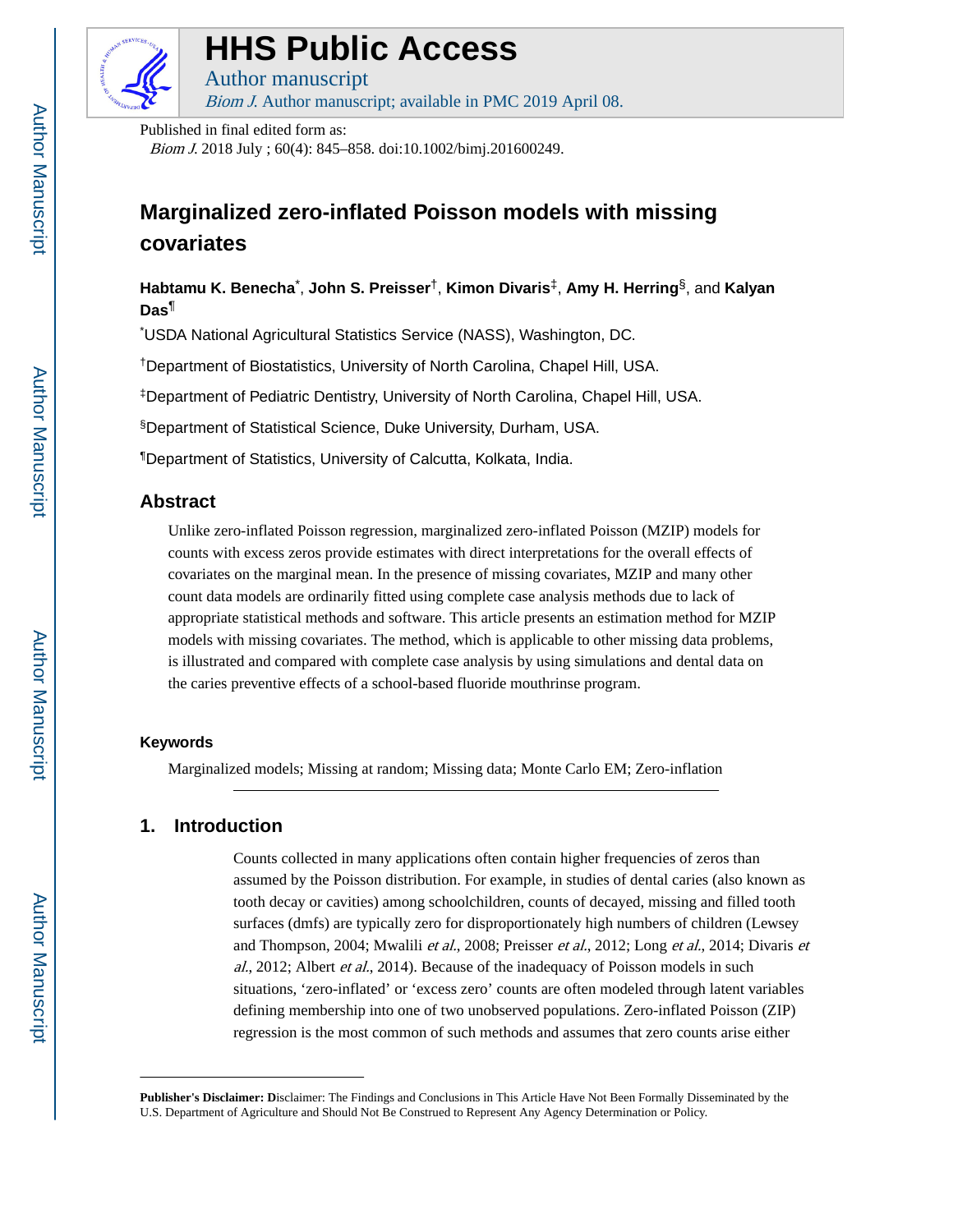from a 'non susceptible' or 'perfect' population that gives only zeros or from a 'susceptible', 'imperfect' population that produces both zero and positive counts according to a Poisson distribution (Lambert, 1992; Mullahy, 1986). ZIP has become a popular model for zeroinflated data after Lambert (1992) described the data generating process and applied it to defects in manufacturing. ZIP models commonly specify regression parameters for the probability of being from the 'non-susceptible' population and for the mean of the assumed Poisson distribution.

Although zero-inflated Poisson regression provides flexible modeling of counts with excess zeros, the resulting parameter estimates do not have direct interpretations for the overall population mean count. The limitations of ZIP models have been noted for the lack of regression coefficients having population-wide interpretations and for relying on hypothetical populations that may not be of interest to investigators (Albert et al., 2014). In the dental caries example, while one set of ZIP parameters describes the probability that a child is from a non-susceptible, caries-free latent population, the other set of parameters explains the mean caries counts of children from a caries susceptible latent population. When interest is in estimating the effects of covariates on the overall mean caries count, regression coefficients obtained from such models can only be used through indirect methods using post-modeling calculations. In addition, ZIP model parameters are often inconvenient to use to estimate other important population parameters such as incidence density ratios (IDRs; Preisser et al., 2012).

In order to estimate exposure effects on the overall population mean and allow for population-wide inferences, Long et al.(2014) propose marginalized zero-inflated Poisson (MZIP) models for independent responses, where regression parameters are estimated for the marginal mean by using maximum likelihood methods. While both ZIP and MZIP models define regression parameters for the probability of being from the 'non-susceptible' population, unlike ZIP, the second set of regression parameters in MZIP are linked directly to the overall population mean. Long et al.(2014) discuss parameter estimation methods for MZIP as well as their application in modeling counts of unprotected intercourse acts, and Preisser *et al.*(2016) describe marginalized models for counts with zero-inflated negative binomial distributions. Todem *et al.*(2016) estimate the effects of covariates on the marginal mean by using latent model formulations as well as by specifying regression parameters for the marginal mean.

While much of the statistical literature on zero-inflated data modeling treats covariates and outcomes as fully observed, data in practice often contain variables with missing values. In the absence of appropriate statistical software and methods to deal with incomplete data, modeling is typically done by using only cases with complete covariate and outcome data (Ibrahim et al., 2005). However, this approach, known as complete case (CC) analysis, is valid only when missingness is independent of any observed and un-observed data. In generalized linear models where covariates are missing with ignorable missingness and their conditional distribution is log-concave, Ibrahim et al.(1999) propose a Monte Carlo EM (Wei and Tanner, 1990) algorithm to perform estimation. Although the method can be adapted to ZIP regression with missing covariates, it is not directly applicable to marginalized zero-inflated models because the corresponding conditional densities may not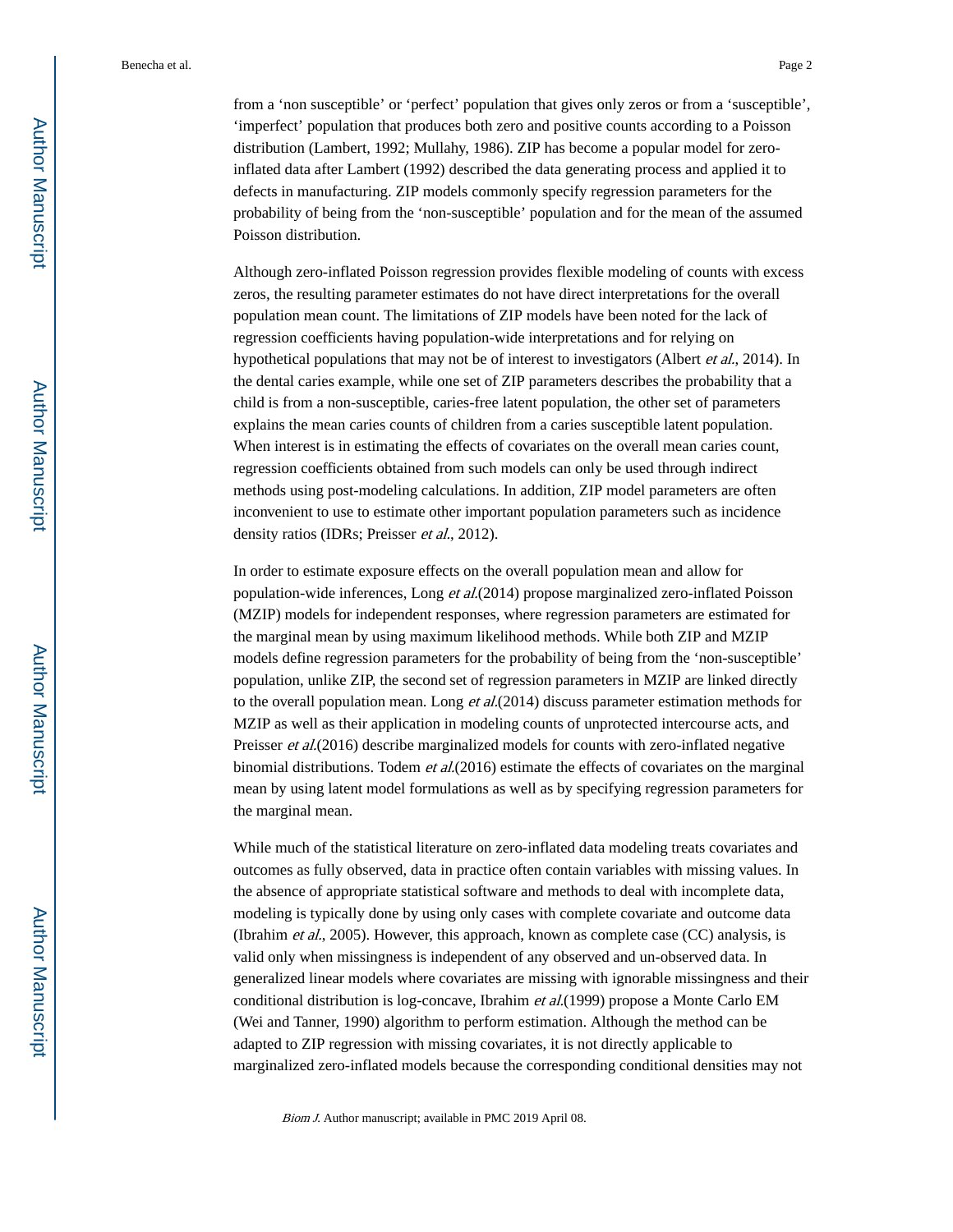be written as products of log-concave distributions. This paper extends the work of Ibrahim et al.(1999) to MZIP models with missing covariates and fully observed outcomes.

A motivation for the paper comes from a study carried out to evaluate the caries preventive effects of a school-based fluoride mouthrinse program among North Carolina (NC) schoolchildren (Divaris *et al.*, 2012). Because of missing covariate values in the study, MZIP models with complete case analysis discard data from a high proportion of children. The proposed approach makes use of all the available data for the estimation of parameters by assuming that observations were missing at random. Sections 2 and 3 review zero-inflated Poisson and marginalized zero-inflated Poisson models respectively. Section 4 describes Monte Carlo EM (MCEM) methods for MZIP models with missing covariates. Section 5 presents simulation studies that compare results from the proposed method with those from complete case analysis. Section 6 applies the new method to the NC schoolchildren data, and compares the results with complete case analysis and multiple imputation. We conclude with a discussion in Section 7.

#### **2. Zero-inflated Poisson Models**

Zero-inflated Poisson models assume that counts emanate either from a 'susceptible' population that gives zero and positive counts according to a Poisson distribution, or from a 'non-susceptible' population, which produces additional zeros (Lambert, 1992). Thus, while a subject with a positive count is considered as belonging to the 'susceptible' population, individuals with zero counts may belong to either of the two latent populations. Accordingly, a random count variable from the  $i^{th}$  subject,  $Y_i$ , takes zero or positive values as

$$
Pr(Y_i = k) = \begin{cases} \psi_i + (1 - \psi_i) \exp(-\mu_i), & k = 0\\ \frac{\exp(-\mu_i)\mu_i^k}{k!}, & k = 1, 2, ... \end{cases}
$$
 (1)

where  $\psi_i$  is the probability of being from the 'non-susceptible' population and  $\mu_i$  is the Poisson mean corresponding to the 'susceptible' population. The marginal mean of a ZIP random variable is the Poisson mean multiplied by one minus the excess-zeros probability, in symbols  $v_i = (1 - \psi_i)\mu_i$ , where  $v_i = E(Y_i)$ . It can be seen from equation (1) that ZIP Poisson mean corresponding to the 'susceptible' population. The marginal mean of random variable is the Poisson mean multiplied by one minus the excess-zeros prob<br>in symbols  $v_i = (1 - \psi_i)\mu_i$ , where  $v_i = E(Y_i)$ . It can be seen independent ZIP random variables is

$$
f(\mathbf{y}|\boldsymbol{\psi}, \boldsymbol{\mu}) = \prod_{y_i=0} \left[ \left( \frac{\psi_i}{1-\psi_i} + e^{-\mu_i} \right) (1-\psi_i) \right] \prod_{y_i>0} \left[ (1-\psi_i) e^{-\mu_i} \mu_i^{y_i} / (y_i!) \right], \quad (2)
$$

where **y**,  $\psi$ , and  $\mu$  are  $n \times 1$  vectors of the count outcomes  $\{Y_i\}$  and the model parameters  $\{\psi_i\}$ and  $\{\mu_i\}$ , respectively.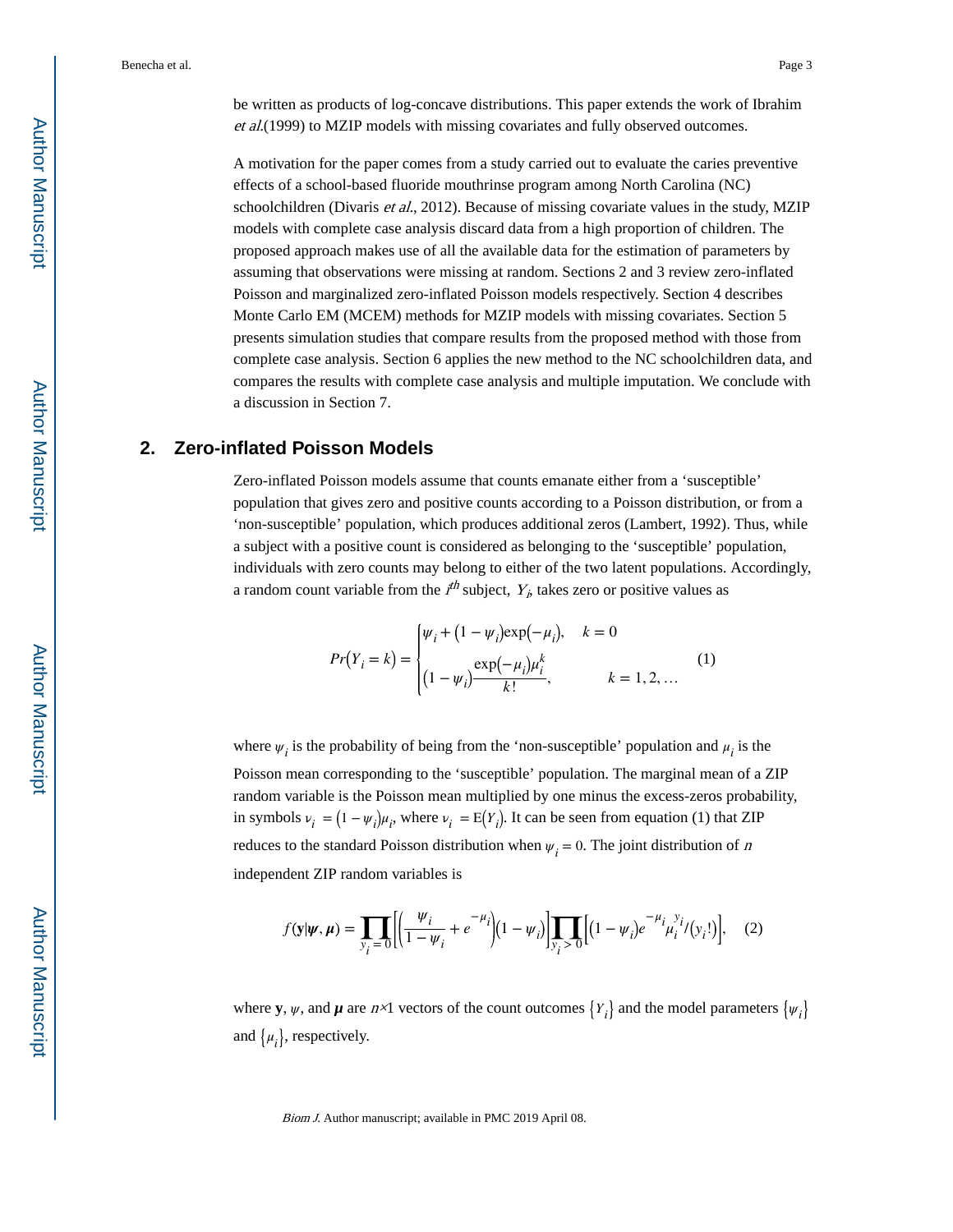The probability of membership in the 'non-susceptible' population,  $\psi_i$ , and the mean  $\mu_i$  of the Poisson part, are modeled as functions of covariates by using the logit and the log links as

$$
logit(\psi_i) = \mathbf{z}'_i \gamma
$$
 and  $log(\mu_i) = \mathbf{x}'_i \beta$ , (3)

where  $\mathbf{z}_i$  and  $\mathbf{x}_i$  are  $q \times 1$  and  $p \times 1$  vectors of covariates for the  $i^{th}$  subject, and  $\gamma = (\gamma_1, \gamma_2, ..., \gamma_q)'$  and  $\beta = (\beta_1, \beta_2, ..., \beta_p)'$  are regression parameters. The ZIP model likelihood function is

$$
L(\boldsymbol{\beta}, \boldsymbol{\gamma}/\mathbf{y}) = \prod_{i=1}^{n} \left\{ 1 + e^{\mathbf{z}'_i \boldsymbol{\gamma}} \right\}^{-1} \left\{ e^{\mathbf{z}'_i \boldsymbol{\gamma}} + e^{-\exp(\mathbf{x}'_i \boldsymbol{\beta})} \right\}^{I(y_i = 0)} \left\{ e^{-\exp(\mathbf{x}'_i \boldsymbol{\beta})} e^{\mathbf{y}_i \mathbf{x}'_i \boldsymbol{\beta}} \right\}^{I(y_i > 0)} \tag{4}
$$

In equation (4),  $I(T)$  takes the value 1 if T is true and takes zero, otherwise. While interpretations of parameters  $\gamma$  and  $\beta$  in (3) pertain to the two latent populations, the overall marginal mean response,  $E(y_i|z_i, \mathbf{x}_i) = [(1 - \psi_i(z_i)]\mu_i(\mathbf{x}_i)$ , for the  $i^{th}$  subject may be estimated from the ZIP model by

$$
E(y_i|\mathbf{z}_i, \mathbf{x}_i) = \frac{e^{\mathbf{x}'_i \beta}}{1 + e^{\mathbf{z}'_i \gamma}},
$$
 (5)

by substituting  $\psi = \text{logit}^{-1}(z_i' \gamma)$  and  $\mu_i = \exp(x_i' \beta)$  from equation (3) into  $\nu_i = (1 - \psi_i)\mu_i$ .

Given equation (5), the quantification of the effect of covariates on the marginal mean with suitable variance estimates may be difficult for many analysts in practice, and indeed many authors avoid making inferences on the marginal mean response or do so in error (Preisser et al., 2012). In addition, when interest is in determining whether the effects of an exposure on  $v_i$  are homogeneous across the levels of covariates, ZIP models usually do not provide the desired estimates (Long et al., 2014).

#### **3. Marginalized ZIP Models**

In dental caries research, the marginal mean  $(v_i)$  caries count is often of greater interest than the mean caries count  $\mu_i$  of a susceptible latent class of individuals (Preisser *et al.*, 2017). Given that  $\mu_i = \nu_i / (1 - \psi_i)$  by inversion of the equation  $\nu_i = (1 - \psi_i) \mu_i$ , an equivalent representation of the ZIP distribution in equation (1) is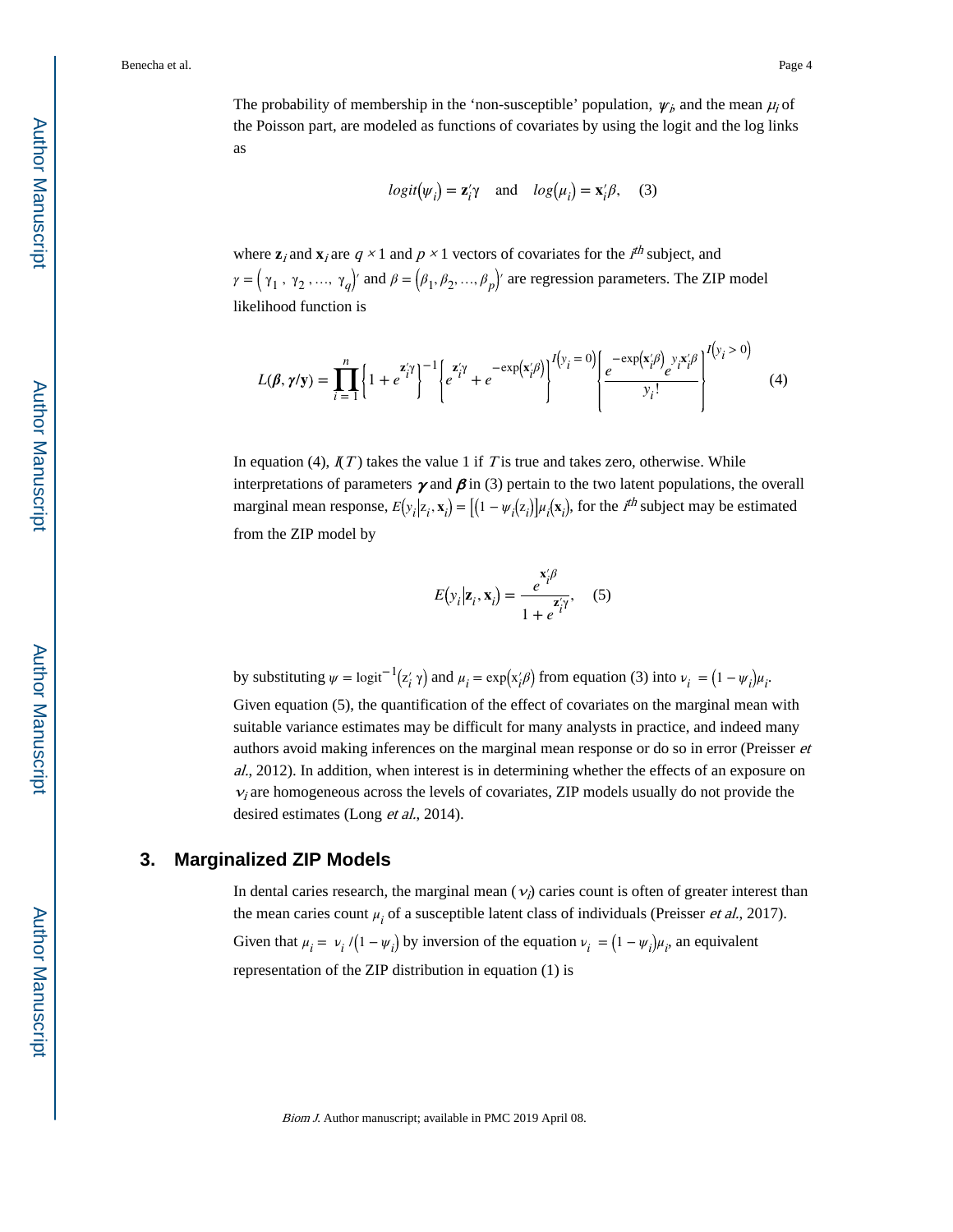$$
Pr(Y_i = k) = \begin{cases} \n\psi_i + (1 - \psi_i) \exp(-\nu_i/(1 - \psi_i)), & k = 0\\ \n\frac{\exp(-\nu_i/(1 - \psi_i))}{k!} \psi_i/(1 - \psi_i)\n\end{cases}
$$
\n(6)

and  $Var(Y_i) = V_i | 1 +$ ν *i ψ i*  $1 - \psi_i$ .

It follows that the joint ZIP distribution in equation (2) can be expressed as a joint MZIP distribution as

$$
f(\mathbf{y}|\boldsymbol{\psi}, \nu) = \prod_{y_i=0} \left[ \left( \frac{\psi_i}{1 - \psi_i} + e^{-\nu_i/(1 - \psi_i)} \right) (1 - \psi_i) \right] (7)
$$

$$
\prod_{y_i>0} [(1 - \psi_i)e^{-\nu_i/(1 - \psi_i)} [\nu_i/(1 - \psi_i)]^{y_i}/(y_i!)]
$$

In order to allow direct inferences about the overall population from which zero-inflated counts are drawn, the MZIP model (Long *et al.*, 2014) links regression parameters directly to the marginal mean  $v_i$ , while employing another set of parameters to model the probability of being an excess zero (i.e.,  $\psi_i$ ). For the  $i^{th}$  observation, MZIP relates  $v_i$  and  $\psi_i$  with the independent variables as

$$
logit(\psi_i) = z'_i \gamma
$$
 and  $log(\psi_i) = x'_i \alpha$ . (8)

In equation (8),  $\psi_i$  and  $\gamma$  have the same interpretation as in ZIP, and  $\alpha = (\alpha_1, \alpha_2, ..., \alpha_p)'$  is a vector of regression parameters for  $v_i$  having interpretations as log IDRs for the entire sampled population. For the  $i<sup>th</sup>$  subject, the incidence density ratio (or incidence rate ratio) corresponding to a one unit increase in the  $j<sup>th</sup>$  exposure variable,  $x_{ij}$  from  $x_{ij} = c$  to  $x_{ij} = c$  $+1$  is,

$$
IDR_i = \frac{E(Y_i|\mathbf{z}_i, x_{ij} = c + 1, \tilde{\mathbf{x}}'_i = \tilde{\mathbf{x}}'_i)}{E(Y_i|\mathbf{z}_i, x_{ij} = c, \tilde{\mathbf{x}}'_i = \tilde{\mathbf{x}}'_i)} = e^{\alpha j}, \quad (9)
$$

where  $\tilde{x}_i$  is the vector of covariates without  $x_{ij}$  (Long *et al.*, 2014). Substituting equation (8) into equation (7) gives the MZIP model log-likelihood function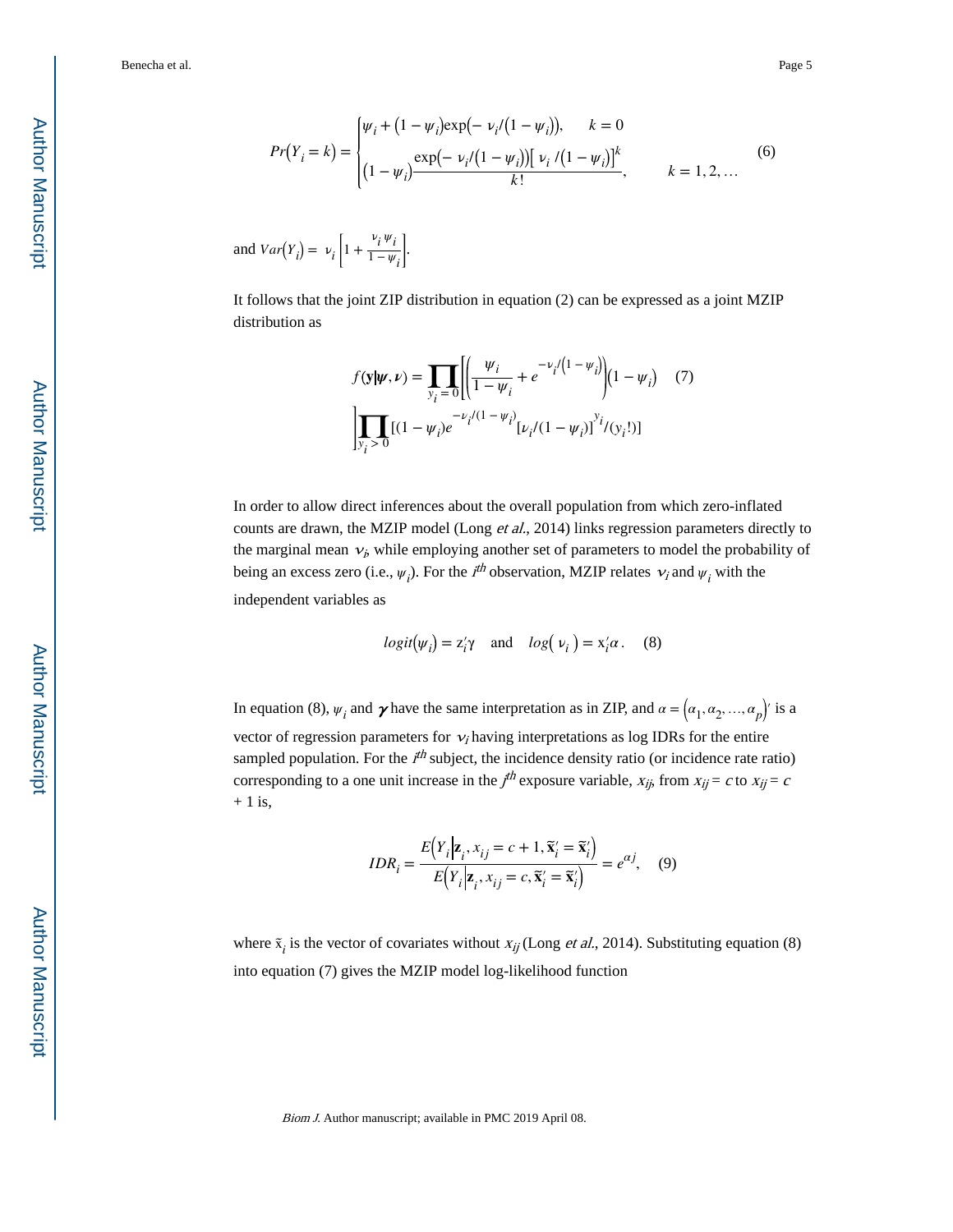$$
\mathcal{E}(\mathbf{y}, \mathbf{a}|\mathbf{y}) = -\sum_{i=1}^{n} \log \left( 1 + e^{\mathbf{z}'_i \mathbf{y}'} \right) + \sum_{i=1}^{n} I(y_i = 0) \log \left\{ e^{\mathbf{z}'_i \mathbf{y}} + e^{-\left( 1 + \exp(\mathbf{z}'_i \mathbf{y}) \right) \exp(\mathbf{x}'_i \mathbf{z})} \right.
$$

$$
+ \sum_{i=1}^{n} I(y_i > 0) \left\{ -\left( 1 + e^{\mathbf{z}'_i \mathbf{y}} \right) e^{\mathbf{x}'_i \mathbf{z}} + y_i \log \left( 1 + e^{\mathbf{z}'_i \mathbf{y}} \right) + y_i \mathbf{x}'_i \mathbf{z} - \log y_i! \right\}.
$$

Long et al.(2014) employ quasi-Newton optimization to obtain parameter estimates for complete data. The variance covariance matrix of the parameters is obtained by inverting the expected information matrix. For the case in which the counts are over-dispersed relative to ZIP, these authors estimate empirical sandwich standard errors.

#### **4. Monte Carlo EM for Missing Covariates**

The EM algorithm (Dempster, Laird and Rubin, 1977) has been an important method of estimation for models with incomplete data. Estimation involves iterations between the expectation and maximization steps; while the expectation or E-step of an iteration computes the expected value of the complete data log-likelihood conditional on the observed data and current parameter values, the maximization or M-step of EM maximizes the expected loglikelihood. Because the E-step is difficult to compute in many applications, the Monte Carlo EM algorithm (MCEM) of Wei and Tanner (1990) is often used to estimate the expected loglikelihood. MCEM computes the expected log-likelihood numerically by using Monte Carlo samples from the conditional distributions of the unobserved variables. Ibrahim et al.(1999) apply MCEM for missing covariates in parametric models by generating samples using the Gibbs sampler with adaptive rejection sampling (ARS) (Gilks and Wild, 1992). The ARS algorithm requires the conditional distribution of the missing covariates to be log-concave, and the method of Ibrahim *et al.*(1999) can be applied to any settings where the logconcavity criterion is met. In the case of MZIP models, which have complex likelihood functions involving two linear predictors, conditional distributions of missing covariates are generally not log-concave. We extend the Monte Carlo EM approach to MZIP models with missing covariates, where missingness is ignorable and the count outcome is fully observed.

Suppose that  $y' = (y_1, y_2, \ldots, y_n)$  is a vector of independent zero-inflated count outcomes from *n* subjects, and let  $z'_i = (z_{i1}, z_{i2}, \dots, z_{iq})$  and  $x'_i = (x_{i1}, x_{i2}, \dots, x_{ip})$  be the covariate vectors in the MZIP model in equation (8). Because the linear predictors for the logit of  $\psi_i$  and the logarithm of  $v_i$  typically contain one or more common covariates,  $z_i$  and  $x_i$  can be expressed as  $z_i = (\tilde{z}_i', w_i')'$  and  $x_i = (\tilde{x}_i', w_i')'$ , where  $w_i$  represents covariates common to  $z_i$  and  $x_i$ , while  $\tilde{z}_i$ *i* and  $\tilde{x}_i$  denote covariates exclusive to  $z_i$  and  $x_i$  respectively. In the sense that covariates are partially missing for some subjects, the vector  $\mathbf{u}'_i = (\tilde{\mathbf{z}}'_i, \mathbf{w}'_i, \tilde{\mathbf{x}}'_i)$  of *k* distinct covariates from the  $t^{th}$  subject can also be written as in Ibrahim *et al.*(1999) as:  $\mathbf{u}_i = (\mathbf{u}_i^{obs}, \mathbf{u}_i^{mis})$  with  $\mathbf{u}_i^{obs}$  and  $\mathbf{u}_i^{mis}$  representing the observed and the missing parts of  $\mathbf{u}_i$  respectively. Using these notations, the observed data vector for the  $i^{th}$  subject is  $(y_i, \mathbf{u}_i^{'obs}, \mathbf{r}_i^{'})'$  where  $\mathbf{r}_i = (r_{i1}, r_{i2}, \dots r_{ik})$ is a vector of missingness indicators for the k covariates and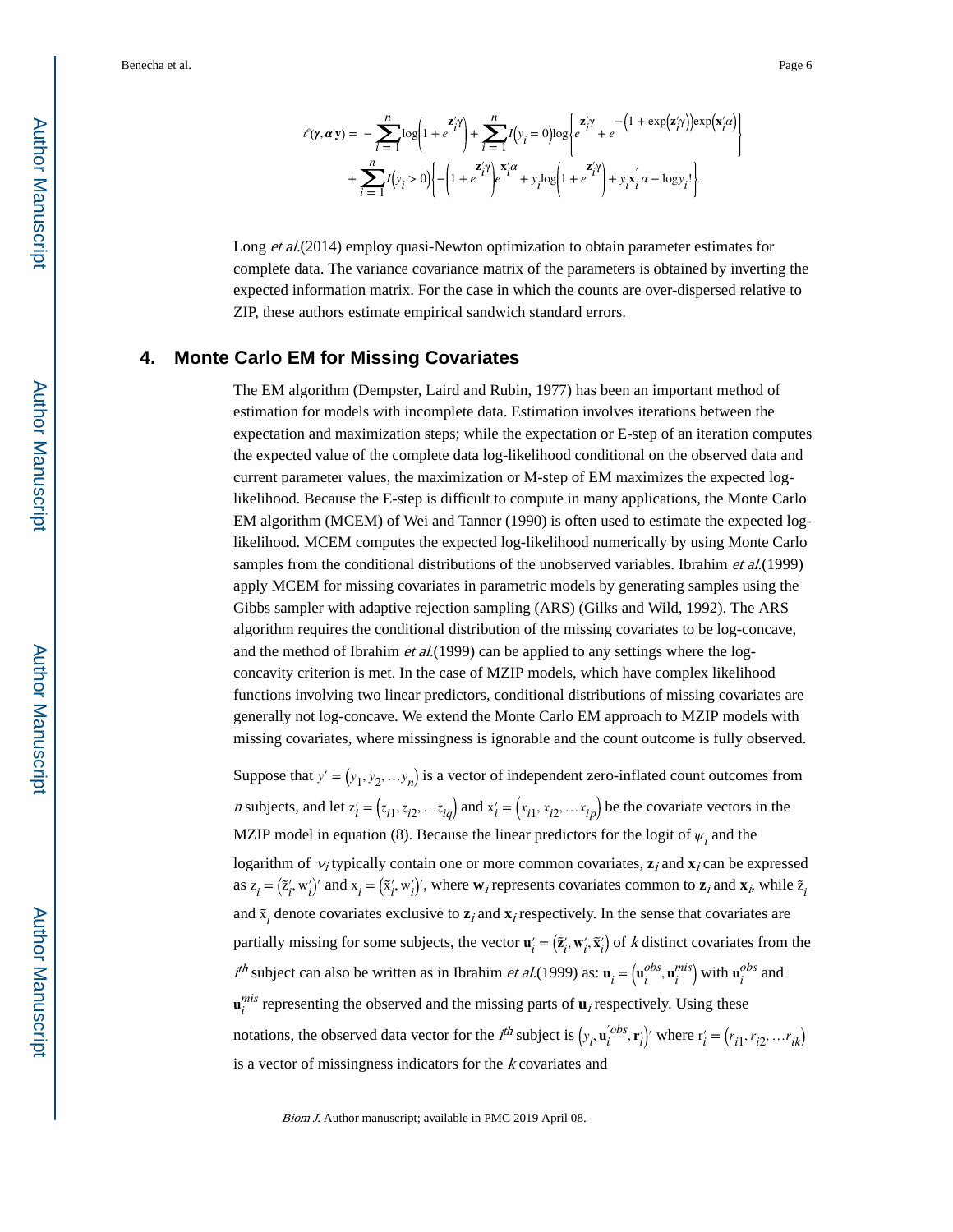$$
r_{ij} = \begin{cases} 1, & \text{if the } j^{th} \text{component of } \mathbf{u}_i \text{ is observed,} \\ 0, & \text{otherwise.} \end{cases}
$$
 (10)

When covariate values are missing at random (Little and Rubin, 2002), the conditional distribution of  $\mathbf{r}_i$  given the data is a function only of the observed data, i.e.,

$$
Pr(r_i|y_i, \mathbf{u}_i^{obs}, \mathbf{u}_i^{mis}, \phi) \propto Pr(r_i|y_i, \mathbf{u}_i^{obs}, \phi),
$$

where  $\phi$  is a vector of parameters. In addition, when  $\phi$  is distinct from the parameters in the joint distribution of  $(y_i, \mathbf{u}_i)$ , missingness is ignorable (Ibrahim *et al.*, 1999) and estimation can be done using the likelihood

$$
L(\xi, \alpha, \gamma | y, \mathbf{u}^{obs}, \mathbf{u}^{mis}) = \prod_{i=1}^{n} Pr(y_i | \mathbf{u}_i^{obs}, \mathbf{u}_i^{mis}, \alpha, \gamma) Pr(\mathbf{u}_i^{mis} | \mathbf{u}_i^{obs}, \xi) \quad (11)
$$

$$
= \prod_{i=1}^{n} L_i(\xi, \alpha, \gamma | y_i, \mathbf{u}_i^{obs}, \mathbf{u}_i^{mis}),
$$

where  $\alpha$  and  $\gamma$  are the regression parameters in equation (8),  $\zeta$  is a vector of parameters in the joint distribution of the missing covariates, and  $\mathbf{u}^{obs}$  and  $\mathbf{u}^{mis}$  are the observed and the missing parts of covariates over all the  $n$  observations. From equation (11), the complete data log-likelihood ℓ **θ** *y*, **u** *obs* ,**u** *mis* can be written as:

$$
\ell(\mathbf{\theta}|\mathbf{y}, \mathbf{u}^{obs}, \mathbf{u}^{mis}) = \sum_{i=1}^{n} \ell(\mathbf{\eta}|y_i; \mathbf{u}_i^{obs}, \mathbf{u}_i^{mis}) + \sum_{i=1}^{n} \ell(\xi|\mathbf{u}_i^{mis}; \mathbf{u}_i^{obs})
$$
 (12)

where,  $\mathbf{\theta}' = (\alpha', \gamma', \xi'), \mathbf{\eta}' = (\alpha', \gamma'), \ell(\eta|y_i; \mathbf{u}_i^{obs}, \mathbf{u}_i^{mis}) = log(Pr(y_i|\mathbf{u}_i^{obs}, \mathbf{u}_i^{mis}, \mathbf{\eta})),$  and  $\mathcal{E}(\xi | \mathbf{u}_i^{mis}; \mathbf{u}_i^{obs}) = log(Pr(\mathbf{u}_i^{mis} | \mathbf{u}_i^{obs}, \xi)).$ 

The observed data log-likelihood is obtained by integrating (summing)  $\ell(\theta|y, \mathbf{u}^{\text{obs}}, \mathbf{u}^{\text{mis}})$  over the domain of the missing covariates. However, direct estimation from the observed loglikelihood is difficult because the integral involves the conditional distribution of the MZIP outcome variable. An alternative method of estimation in such situations has been the EM algorithm, where, in the E-step, the expected value of the observed log-likelihood is estimated conditional on current parameter estimates and the observed data, and maximization is performed on the estimated log-likelihood. If the vector of parameter estimates at iteration t is  $\theta^{(t)}$ , in the  $(t+1)^{th}$  iteration, corresponding to the  $i^{th}$  subject, the E step of EM computes,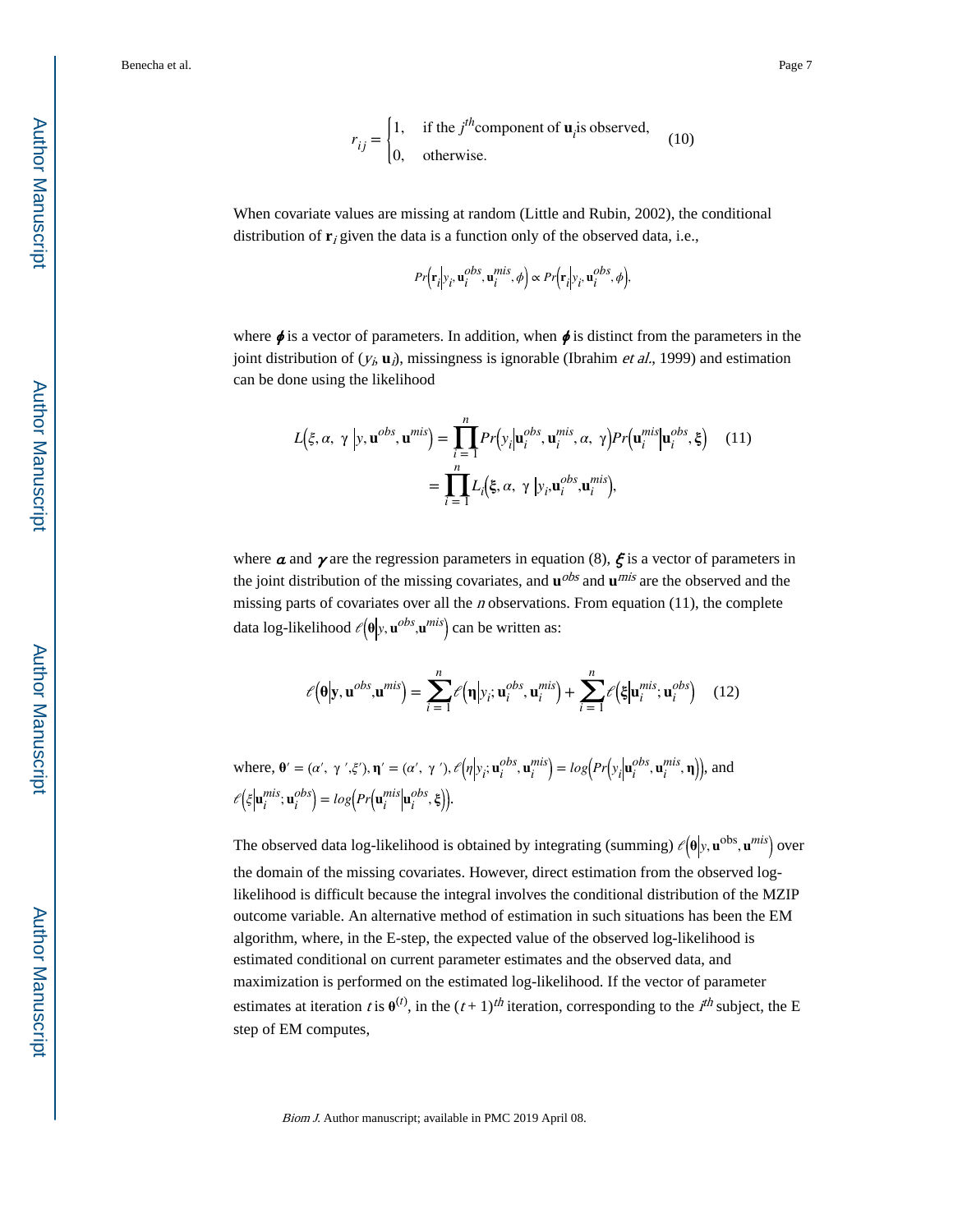$$
Q_i(\mathbf{\theta}|\mathbf{\theta}^{(t)}) = E\big(\ell\big(\mathbf{\theta}|y_i, \mathbf{u}_i^{obs}, \mathbf{u}_i^{mis}\big)|y_i, \mathbf{u}_i^{obs}, \mathbf{\theta}^{(t)}\big) \tag{13}
$$

Had the expectation in equation (13) been easily obtained, the M-step of EM would have maximized  $Q_i(\theta|\theta^{(t)}) = \sum_{i=1}^{n}$  $\frac{n}{t-1}Q_i(\theta|\theta^{(t)})$  to obtain the parameter estimates at iteration (t+1). However, because such expectations are difficult to compute for MZIP models, as in Ibrahim et al.(1999), we estimate the E-step using MCEM. At iteration  $t + 1$ , MCEM estimates  $Q_i(\theta|\theta^{(t)})$  using Monte Carlo samples of size, say s, from the conditional distribution of the missing covariates given  $y_i$ ,  $\mathbf{u}_i^{obs}$  and the current parameter estimates,  $\mathbf{\theta}^{(t)}$  by

$$
Q_i(\mathbf{\theta}|\mathbf{\theta}^{(t)}) = \frac{1}{s} \sum_{j=1}^{s} \mathcal{E}(\mathbf{\theta}|y_i, d_{ij}, \mathbf{u}_i^{obs})
$$

where  $\mathbf{d}_{i1}, \mathbf{d}_{i2}, \ldots, \mathbf{d}_{is}$  are vectors of samples from the conditional distribution of the missing covariates. After iteration  $t$ , the conditional distribution of the missing covariates,  $Pr(\mathbf{u}_i^{mis} | y_i, \mathbf{u}_i^{obs}, \mathbf{\theta}^{(t)})$ , can be written as,

$$
Pr(\mathbf{u}_{i}^{mis}|\mathbf{y}_{i}, \mathbf{u}_{i}^{obs}, \mathbf{\theta}^{(t)}) = \frac{Pr(\mathbf{y}_{i}|\mathbf{u}_{i}^{obs}, \mathbf{u}_{i}^{mis}, \mathbf{\eta}^{(t)}) Pr(\mathbf{u}_{i}^{mis}|\mathbf{u}_{i}^{obs}, \boldsymbol{\xi}^{(t)})}{\int Pr(\mathbf{y}_{i}|\mathbf{u}_{i}^{obs}, \mathbf{u}_{i}^{mis}, \mathbf{\eta}^{(t)}) Pr(\mathbf{u}_{i}^{mis}|\mathbf{u}_{i}^{obs}, \boldsymbol{\xi}^{(t)}) d\mathbf{u}_{i}^{mis}}.
$$
(14)

For missing covariate problems in MZIP models, and in general for models where the logconcavity condition is not met, the adaptive rejection metropolis sampling (ARMS) algorithm of Gilks, Best and Tan (1995) allows sampling from the conditional distributions of the covariates in equation (14). ARMS is an extension of ARS for distributions that are not log-concave, and we employ the algorithm to generate Monte Carlo samples from conditional distributions of the missing covariates. After each E-step of EM, optimization can be performed on the estimated log-likelihood by using quasi-Newton methods.

Given the maximum likelihood estimates  $\hat{\theta}$  obtained from MCEM, the observed information matrix  $I(\hat{\theta})$  is obtained (Wei and Tanner, 1990; Ibrahim *et al.*, 1999; Louis, 1982) by using Monte Carlo samples  $\mathbf{d}_{i1}$ ,  $\mathbf{d}_{i2}$ , ....,  $\mathbf{d}_{is}$  as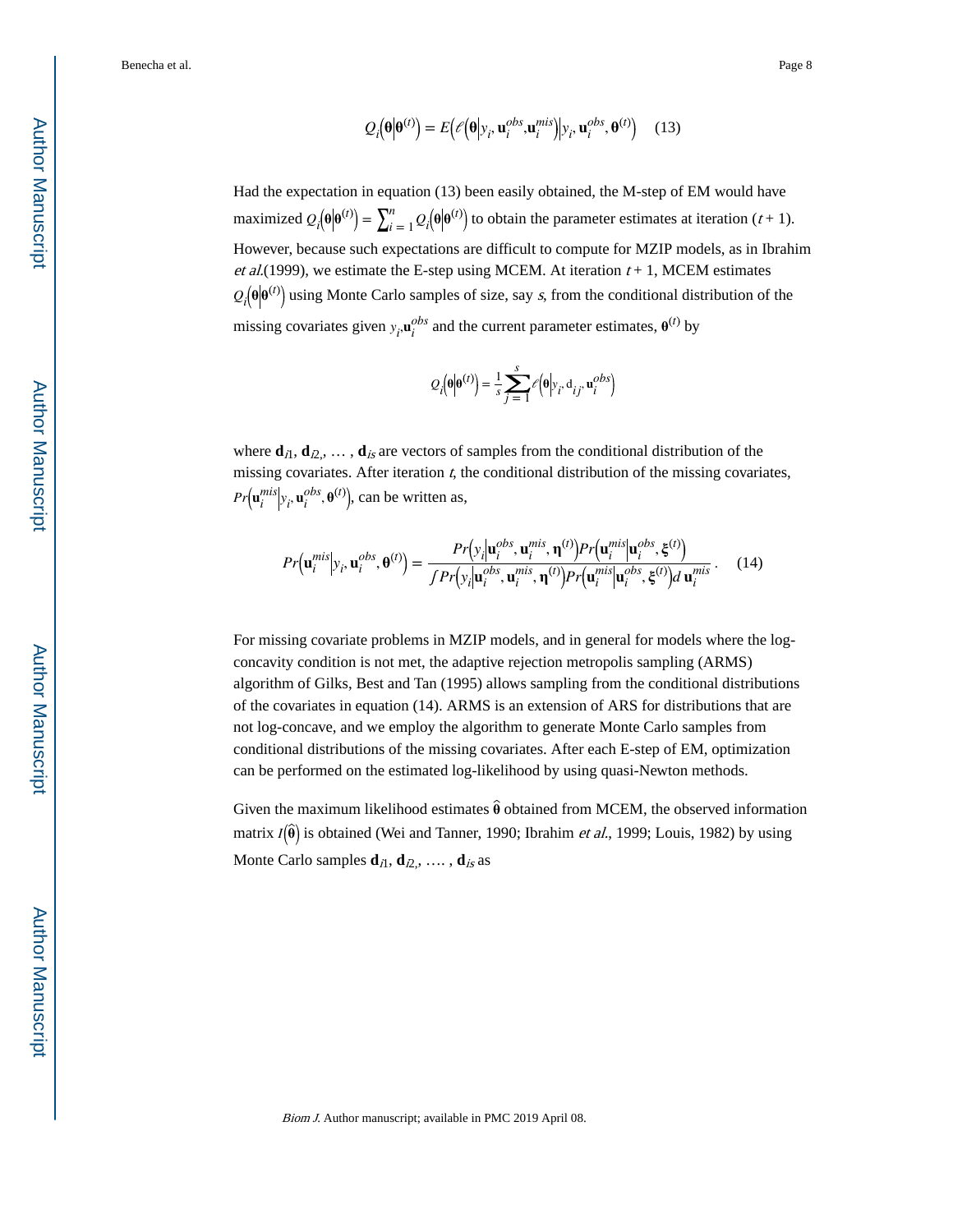$$
I(\hat{\theta}) = -\sum_{i=1}^{n} \frac{1}{s} \sum_{j=1}^{s} \frac{\partial^{2} \ell(\theta | y_{i}, \mathbf{d}_{ij}, \mathbf{u}_{i}^{obs})}{\partial \theta^{2}} \Big|_{(\theta = \hat{\theta})} \qquad (15)
$$

$$
- \sum_{i=1}^{n} \frac{1}{s} \sum_{j=1}^{s} \frac{\partial \ell(\theta | y_{i}, \mathbf{d}_{ij}, \mathbf{u}_{i}^{obs})}{\partial \theta} \Bigg\{ \frac{\partial \ell(\theta | y_{i}, \mathbf{d}_{ij}, \mathbf{u}_{i}^{obs})}{\partial \theta} \Bigg\} \Big|_{(\theta = \hat{\theta})} \qquad (15)
$$

$$
+ \sum_{i=1}^{n} \Bigg\{ \frac{1}{s} \sum_{j=1}^{s} \frac{\partial \ell(\theta | y_{i}, \mathbf{d}_{ij}, \mathbf{u}_{i}^{obs})}{\partial \theta} \Bigg\} \Bigg\{ \frac{1}{s} \sum_{j=1}^{s} \frac{\partial \ell(\theta | y_{i}, \mathbf{d}_{ij}, \mathbf{u}_{i}^{obs})}{\partial \theta} \Bigg\} \Big|_{(\theta = \hat{\theta})} \Bigg\}
$$

Standard errors of parameter estimates are calculated by

$$
se(\widehat{\boldsymbol{\theta}}) = \sqrt{\text{diagonal}\left\{ \left[ I(\widehat{\boldsymbol{\theta}}) \right]^{-1} \right\}} \quad (16)
$$

which means that the square roots of the diagonal elements of  $\left[I(\hat{\theta})\right]^{-1}$  were taken to be the standard errors for the elements of **θ**.

#### **5. Simulation Studies**

Simulations were carried out to assess the performance of the MCEM method relative to CC analysis for MZIP models involving one and two missing covariates. Complete case analysis provides a practical reference given that it is the standard method in practice. In the first set of simulations, samples of sizes  $n = 250$ ,  $n = 500$  and  $n = 1000$  zero-inflated counts were generated from equation (1), with  $\mu_i = \nu_i / (1 - \psi_i)$ ance of the MC<br>missing covariat<br>tandard method<br>and  $n = 1000$  zes<br>and  $(\psi_i, \nu_i)$  defi defined by

$$
logit(\psi_i) = \gamma_0 + \gamma_1 x_{i1} + \gamma_2 x_{i2} \qquad (17)
$$
  

$$
log(\psi_i) = \alpha_0 + \alpha_1 x_{i1} + \alpha_2 x_{i2},
$$

where  $(\gamma_0, \gamma_1, \gamma_2) = (1, -1, 1), (\alpha_0, \alpha_1, \alpha_2) = (1, -1, 1), x_{i2} \sim N(\tau, \sigma^2)$  with  $\tau = 0.25$  and  $\sigma^2 = 1$ ,  $x_{i1} \sim N(\omega_0 + \omega_1 x_{i2}, k^2)$  with  $\omega_0 = 1$ ,  $\omega_1 = 1$  and  $\kappa^2 = 1$ . Covariate  $x_{i2}$  was fully observed, and missing data were generated for  $x_{i1}$  with the missingness mechanism depending only on the fully observed variables  $y_i$  and  $x_{i2}$ . Denote the missingness indicator for  $x_{i1}$  by  $r_i$  such that  $r_i = 1$  when  $x_{i1}$  is observed and  $r_i = 0$  when  $x_{i1}$  is missing. The missingness indicators were generated from the logistic model

$$
logit(Pr(r_i = 0)) = \phi_0 + \phi_1 y_i + \phi_2 x_{i2}, \quad (18)
$$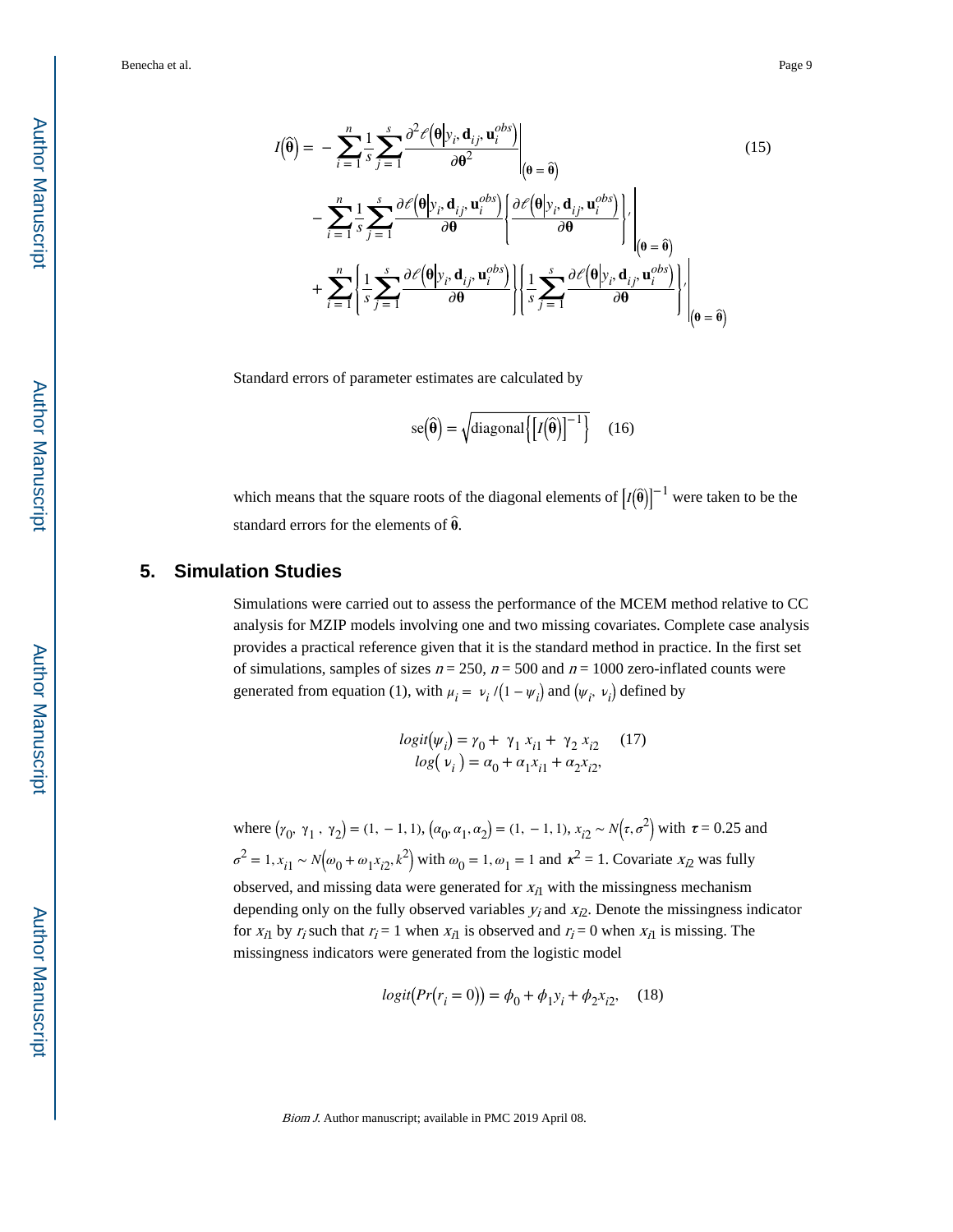with  $(\phi_0, \phi_1, \phi_2) = (0.5, 1, -1)$  and  $x_{i1}$  was set to missing whenever  $r_i = 0$ . The mean percentages of missing values for the simulations with sample sizes 250, 500 and 1000 were respectively 34.4%, 34.5% and 34.5%. The true MZIP model in equation (17) was fitted using the MCEM method where linear regression was used to model the missing covariate as a function of the observed covariate. For each sample size, simulations were performed using 500 replications. In all simulation scenarios, including those described immediately below, the number of Monte Carlo iterations used within each iteration of EM was 1000.

The second set of simulations involve MZIP models with three covariates, two of which were missing at random. The sample size in each scenario was 1000 and 500 replications were used. Specifically, the count  $y_i$  was generated from the model

$$
\begin{aligned} \log it(\psi_i) &= \gamma_0 + \gamma_1 x_{i1} + \gamma_2 x_{i2} + \gamma_3 x_{i3} \qquad (19) \\ \log(\ \nu_i \ ) &= \alpha_0 + \alpha_1 x_{i1} + \alpha_2 x_{i2} + \alpha_3 x_{i3}, \end{aligned}
$$

where  $(\gamma_0, \gamma_1, \gamma_2, \gamma_3) = (0.5, -0.5, -0.5, 0.5), (\alpha_0, \alpha_1, \alpha_2, \alpha_3) = (0.5, -0.5, -0.5, 0.5),$  $x_{i3} \sim$  Exponential( $\lambda$ ) with  $\lambda = 1, x_{i2} \sim N(\mu_2, \sigma_2^2)$  $\binom{2}{2}$  with  $\mu_2 = 0$ ,  $\sigma_2^2 = 1$ , and  $x_{i1} \sim N(\omega_0 + \omega_1 x_{i2}, k^2)$ with  $\omega_0 = 0.5$ ,  $\omega_1 = -0.5$ , and  $\kappa^2 = 1$ . Variable  $x_{i3}$  was fully observed and missing values were generated for  $x_{i1}$  and  $x_{i2}$  with missingness probabilities that are dependent on the fully observed variables  $y_i$  and  $x_i$ 3. Missing data were generated based on the following models, assuming missingness is at random.

$$
logit(Pr(r_{i1} = 0)) = \phi_{01} + \phi_{11}y_i + \phi_{21}x_{i3}
$$
 (20)  

$$
logit(Pr(r_{i2} = 0)) = \phi_{02} + \phi_{12}y_i + \phi_{22}x_{i3},
$$

where  $r_{ij} = 1$  when  $x_{ij}(j = 1, 2)$  is observed and  $r_{ij} = 0$  when  $x_{ij}$  is missing. The true MZIP model in equation (19) was fitted using the MCEM method where the missing covariates were modeled by using their true distributions. Simulations were performed under two different scenarios for the missing data probabilities in equation (20). In Senario 1, the parameters were specified as  $(\phi_{01}, \phi_{11}, \phi_{21}) = (-0.25, 0.25, -2)$ ,

 $(\phi_{02}, \phi_{12}, \phi_{22}) = (0.25, -0.25, -2)$ , and under Scenario 2,  $(\phi_{01}, \phi_{11}, \phi_{21}) = (-2, -1, 1)$  and  $(\phi_{02}, \phi_{12}, \phi_{22}) = (-1, -1, -1)$ . The minimum and the maximum percentages of observations with at least one missing covariate in Scenario 1 were respectively 36.2 and 45.6 with a mean of 41.0. For Scenario 1, percentages of observations missing **x**1 and **x**2 range from 22.9 to 30.7 and from 17.0 to 24.7, respectively. The minimum and the maximum percentages of observations with at least one missing covariate in Scenario 2 were 26.6 and 34.2, respectively, with a mean of 30.1.

It can be seen from the two tables that percent relative biases and MSEs of estimates from MCEM are uniformly smaller than those from the CC analysis. In Table 1, MCEM provided estimated standard errors with small bias when the simulation standard deviation is used as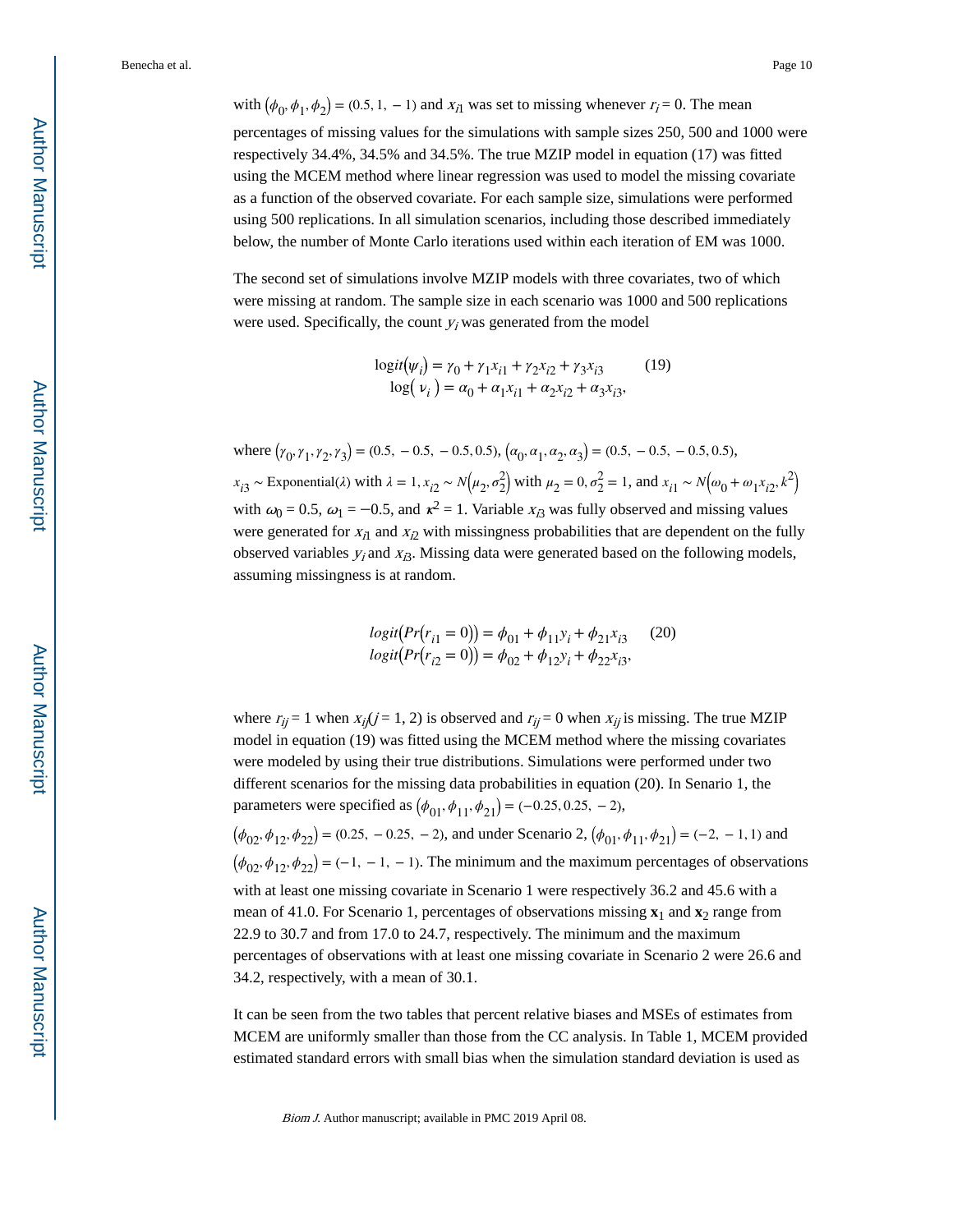the true standard deviation, whereas CC analysis underestimated the standard errors for  $\gamma_1$ and  $\gamma_2$ . However, both methods gave estimated standard errors with little biases for the parameters in the marginal mean model, which are the parameters of primary interest.

As a sensitivity analysis, the simulations under Scenario 2 were repeated by increasing the number of Monte Carlo iterations within each step of EM from 1000 to 2000 while keeping all other conditions the same. These results (Table S1) support the use of 1000 Monte Carlo iterations.

Additional sets of simulations were performed by using four covariates in an MZIP model with two of them having potentially missing values to assess sensitivities of the MCEM approach when the model for a covariate is misspecified, when the proportion of zero counts varies, and when the MZIP model is fitted to data generated from marginalized zero-inflated negative binomial (MZINB) models (Preisser et al., 2017). Tables S2 and S3 in the supplementary material show that the MCEM method generally performed better than CC analysis with regard to bias and mean squares error under a misspecified model for one of the missing covariates, for different levels of zero-inflation, or for a misspecified MZIP model.

To address the substantial underestimation of standard errors in the MCEM-MZIP approach when counts are overdispersed (Table S3), an additional simulation study was performed to evaluate use of the standard sandwich estimator of the variances of marginal mean MZIP regression parameter estimates (Long et al., 2014) in the MCEM approach. For the MZIP model with two covariates where one of them has potentially missing values, the sandwich estimator is less biased than the variance estimator in equation (16) relative to the gold standard Monte Carlo standard deviation; however significant bias remains when the true model is MZINB (Table S4).

#### **6. Application to a School-based Fluoride Mouthrinse Program**

The methods developed in this article are illustrated using data collected to assess the caries preventive effects of a school-based fluoride mouthrinse program (FMR) in North Carolina (NC) schools. The data were obtained from the 2003–04 NC Oral Health Survey and involve 1363 children in grades from 1 to 5. The main exposure variable was the parent-reported number of years of participation in the FMR program (years) and the number of decayed and filled primary teeth (dfs) was an outcome variable of interest. Previously, Divaris et al.(2012) fitted zero-inflated negative binomial (ZINB) models to the data based on the 677 children who had complete covariate and outcome values. In this paper, we consider 1094 children with possibly missing information on two covariates (i.e., number of years of participation and family income) but with complete data on the outcome variable and the remaining covariates in the data. Of the 1094 children, 191 (17.5%) had only years missing, 180 (16.5%) had only income missing and 46 (4.20%) children had both years and income missing. Approximately, 50% of the dfs counts are zero (Figure 1). Based on prior work by Divaris *et al.*(2012), we used linear predictors of the following form: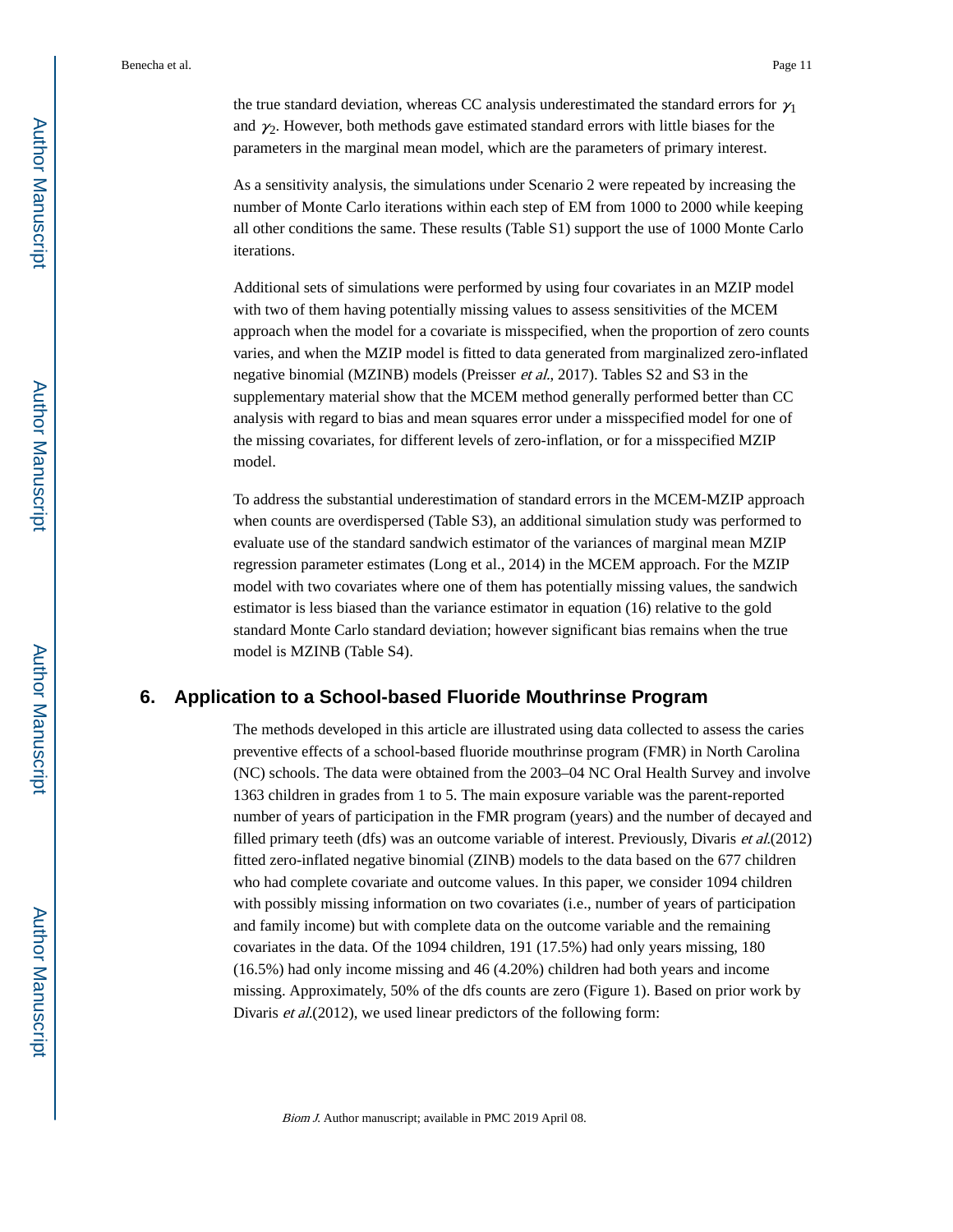$$
logit(\psi_i) = \gamma_0 + \gamma_1 x_{i1} + \gamma_2 x_{i2} + \gamma_3 x_{i3} + \gamma_4 x_{i4} + \gamma_5 x_{i5} + \gamma_6 x_{i6}
$$
 (21)  
+  $\gamma_7 x_{i7} + \gamma_8 x_{i8} + \gamma_9 x_{i9} + \gamma_{10} x_{i10} + \gamma_{11} x_{i11}$   

$$
log(\nu_i) = \alpha_0 + \alpha_1 x_{i1} + \alpha_2 x_{i2} + \alpha_3 x_{i3} + \alpha_4 x_{i4} + \alpha_5 x_{i5} + \alpha_6 x_{i6}
$$
  
+  $\alpha_7 x_{i7} + \alpha_8 x_{i8} + \alpha_9 x_{i9} + \alpha_{10} x_{i10} + \alpha_{11} x_{i11}$ ,

where  $\psi_i$  is the probability that the  $i^{th}$  child came from a caries free population,  $\nu_i$  is the

marginal mean caries count,  $x_{i1}$  is years divided by 3,  $x_{i2}$  is a binary indicator of whether the child is African American (1=yes, 0 =no),  $x_{i3}$  is a binary indicator of whether the child is of other non-Caucasian race (1=yes, 0 =no),  $x_{i4}$  is the child's brushing frequency (1= less than once a day, 2= once a day & 3= more than once a day),  $x_{\tilde{D}}$  is family income in \$ 10,000,  $x_{i\tilde{D}}$ is an indicator for availability of established dental home (1=yes, 0=no),  $x_{i7}$  is an indicator for availability of dental care when needed (1=yes, 0=no),  $x_{i8}$ ,  $x_{i9}$  and  $x_{i10}$  are respectively age centered at the mean, its square and cubic values, and  $x_{i11}$  is an indicator for whether the child had sealants (1=yes, 0=no).

To apply the MCEM method to the data, the joint probability function of the two missing covariates was written as a product of two univariate exponential densities. As the values of years and income are non-negative and the corresponding observed data are skewed, exponential distributions seem to be appropriate to model the two missing covariates. Conditional on income and five of the observed covariates, the value of years from the  $i<sup>th</sup>$ subject was assumed to have an exponential distribution with rate  $\lambda_{i1}$ , where

$$
\lambda_{i1} = \exp(\xi_{10} + \xi_{12}x_{i2} + \xi_{13}x_{i3} + \xi_{15}x_{i5} + \xi_{16}x_{i6} + \xi_{17}x_{i7} + \xi_{18}x_{i8}).
$$
 (22)

Similarly, income was modeled using the exponential distribution with the rate parameter  $\lambda_{5i}$ 5*i* depending on observed covariates as

$$
\lambda_{i5} = \exp(\xi_{50} + \xi_{52}x_{i2} + \xi_{53}x_{i3} + \xi_{56}x_{i6} + \xi_{57}x_{i7} + \xi_{58}x_{i8}).
$$
 (23)

Based on the two exponential models and following Lipsitz and Ibrahim (1996), the joint distribution of the missing covariates years  $(x_{i1})$  and income  $(x_{i5})$  was obtained using equation (24).

$$
Pr(x_{i1}, x_{i5} | \lambda_{i1}, \lambda_{i5}) = Pr(x_{i1} | x_{i5}, \lambda_{i1}) Pr(x_{i5} | \lambda_{i5})
$$
 (24)  

$$
= \lambda_{i1} e^{-\lambda_{i1} x_{i1}} \lambda_{i5} e^{-\lambda_{i5} x_{i5}}
$$

Estimates from complete case analysis were used as starting values of the EM algorithm and  $s = 500$  Monte Carlo iterations were used within each EM iteration. For comparison,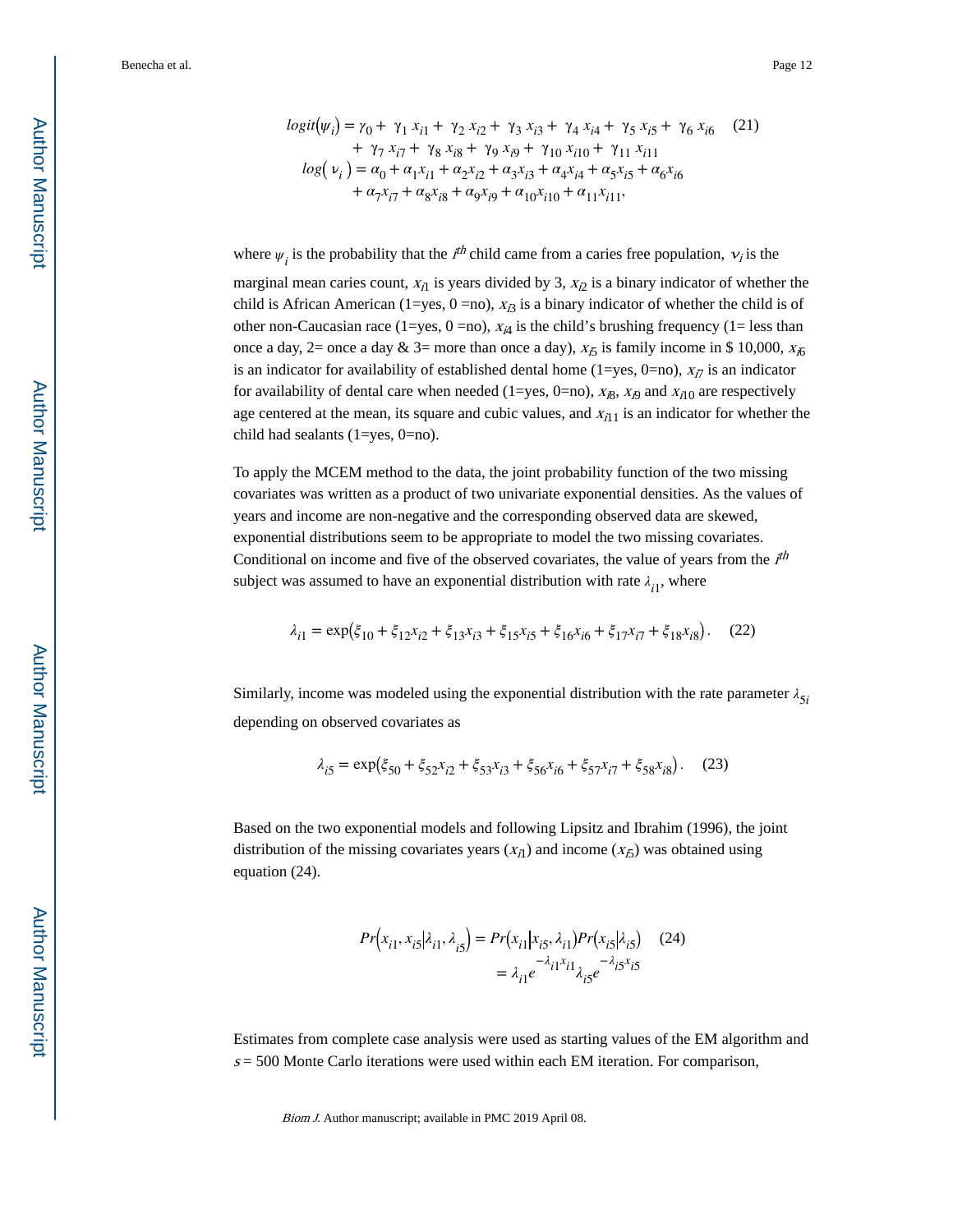multiple imputation was performed by using SAS software (SAS Institute, 2015) and employing fully conditional specifications for the missing covariates. The conditional specifications involve a linear regression of years on the observed covariates in equation (22), and a linear regression of income on the covariates used in equation (23). The procedure PROC MI was used in SAS with the FCS REGPMM statement. The number of imputations was 20 and the predictive mean matching method was used to impute values. The criteria for convergence in the MCEM analyses was that the squared distance between the  $k^{th}$  and  $(k + 5)^{th}$  iterations should be less than 0.0001. The total computation time was close to 22 hours. The sample size, the proportion of observations with missing covariates and the total number of covariates in the MZIP model possibly contributed to the slow convergence in the MCEM estimation. Considering the number of parameters in the MZIP model for the FMR data, the threshold we set for convergence (i.e., 0.0001) may also be too small and increasing it to 0.01 or 0.001 can possibly reduce the computation time by several hours. MCMC samples based on ARMS can also be generated in the R software using packages such as 'dlm' and 'HI'.

Table 3 reports results for the covariate models in equations (22) and (23). Table 4 shows parameter estimates and the corresponding standard errors from MCEM, multiple imputation and CC analysis. There is little difference between the MCEM and CC estimates of years in the marginal mean model, and most of the other covariates in the model also have similar estimates under the two approaches. A notable difference between the MCEM and CC analysis is that the two methods provide estimates of opposite signs for years and age in the zero-inflation model. For these covariates, MCEM and multiple imputation provide estimates of the same signs. Based on the MCEM analysis, the incidence rate ratio for the overall effect of three years participation in the FMR program is estimated as exp(−0.099)=0.906 with 95% CI (0.753, 1.089). Thus, conditional on covariates, the mean caries count  $v_i$  for a child in the overall population with three years participation in the FMR program is approximately 90.6% of the mean caries count of a child with zero years of participation. In contrast, based on the CC analysis, the incidence density ratio for the overall effect of three years participation in the FMR program is estimated as exp(−0.084)= 0.919 with 95% CI (0.789, 1.071). However, the results from both MCEM and CC methods show that there was no statistically significant treatment effect as evidenced by the inclusion of 1.0 in the confidence intervals of IDR.

To further evaluate the performances of the MCEM, MI and CC methods, randomized quantile residuals (Dunn and Smyth, 1996) were computed from the three approaches based on the 677 subjects with complete data. It can be seen from plots of these residuals (Figure S1 in the supplementary material) that the MZIP model provided poor fits to the data under all the three approaches. The MZINB model may provide a better fit to the dfs counts that appear to be overdispersed.

While the observed lack-of-fit shows that the MZIP model is inadequate for predicting dfs counts in the FMR study data, Long et al. (2014) found that MZIP regression may still be valid for estimating associations between covariates and count outcomes even when the true model is MZINB provided that empirical sandwich standard errors are used for the MZIP estimates based on complete data. Empirical sandwich standard errors, constructed using the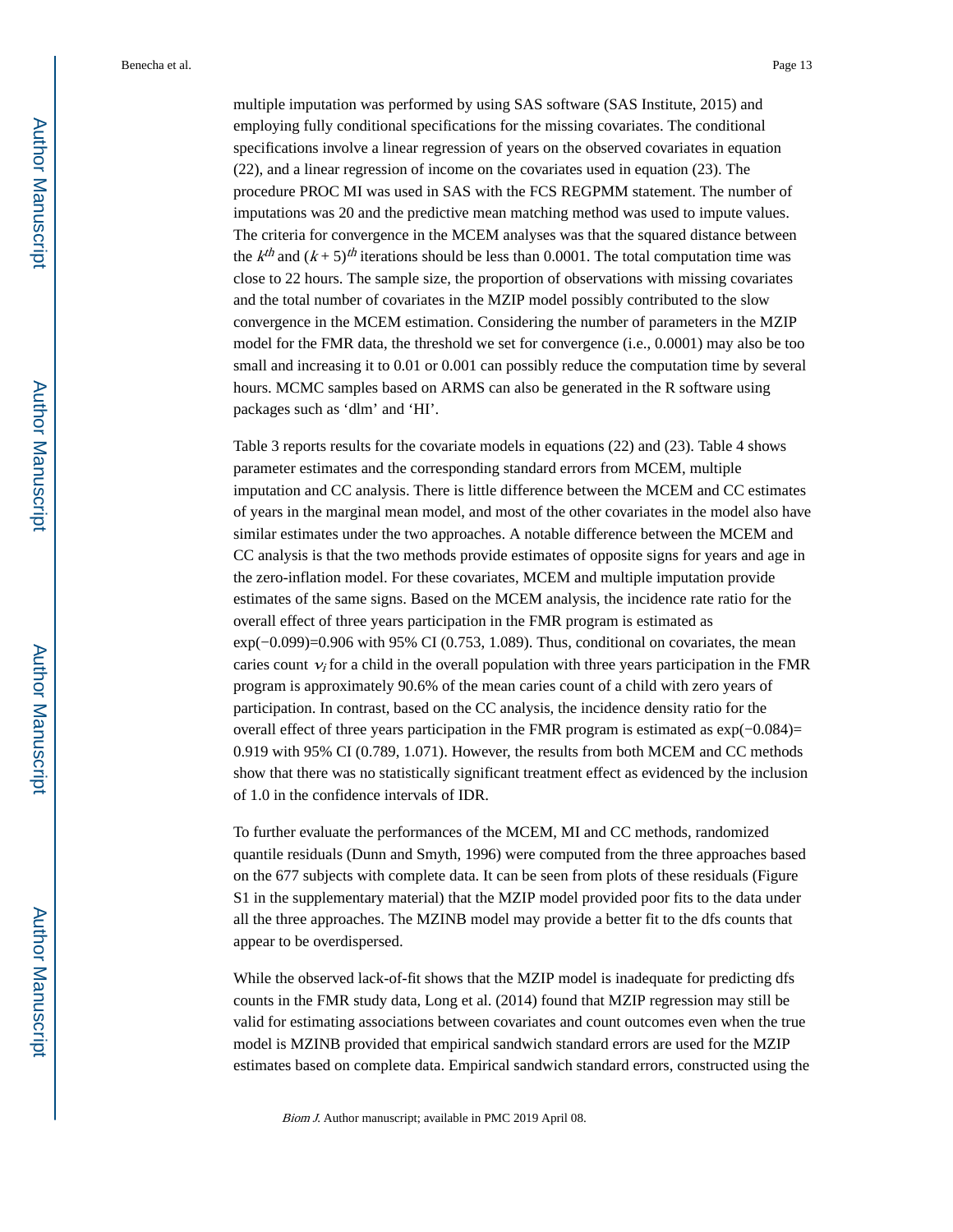observed information matrix and score vectors, were computed for the MCEM based estimates of the MZIP model for the FMR data (Table S5). The sandwich standard errors are larger than the model based standard errors for all parameters of the model, which is consistent with the previously reported simulation results (Table S4). However, while the sandwich estimators are likely less biased than the model-based ones based on equations (15) and (16), the simulation results suggest that they probably under-estimate the true standard errors in the FMR data analysis based on lack of fit of the MZIP model shown by the randomized quantile residuals plots. Further study or adaptation of the sandwich estimator to the MCEM setting is required.

Finally, a sensitivity analysis was performed to evaluate any changes in the MCEM and MI model estimates when a different model is specified for one of the covariates. Specifically, the MCEM estimates of years with and without income in the model equation (22) for years were similar in the marginal mean model in equation (21), but its standard error was smaller with income removed from the model for years. On the other hand,  $a_1$  and its standard error from MI decreased substantially when income was removed from the conditional specification of years (Table S6).

#### **7. Discussion**

Marginalized zero-inflated Poisson models provide direct inferences about exposure effects on the overall population average of a count outcome with excess zeros. Extending the method of Ibrahim et al.(1999), this article has presented a Monte Carlo EM based method to analyze MZIP data when one or more covariates are missing at random and the count outcome is fully observed. The method can be applied to MZIP and other models where the conditional distributions of covariates are not log-concave. The proposed method uses adaptive rejection metropolis algorithm with Gibbs sampling to generate Monte Carlo samples from conditional distributions of missing covariates. While previously proposed approaches generate samples using adaptive rejection sampling, such methods are limited to models where the conditional distributions of the missing covariates are log-concave.

Simulations performed using various sample sizes and models with one and two missing covariates showed that estimates from the MCEM method have smaller mean squared errors compared to those from complete case analysis. In addition, percent relative biases of parameter estimates from the MCEM method were generally smaller than those obtained from CC analysis. In a simulation analysis where the model for one of two missing covariates was misspecified, the MCEM approach performed better than CC analysis with regard to the biases and mean squared errors of the parameter estimates. Simulations also showed that estimates from MCEM have smaller mean squared errors than those from CC analysis when the MZIP model is fitted to data generated from the marginalized ZINB distribution.

Monte Carlo EM as well as multiple imputation and complete case analysis methods were applied to real data obtained from a school-based fluoride mouthrinse study among schoolchildren. These analyses showed that, except for a few cases, estimates from the MCEM method have smaller standard errors compared to the corresponding estimates from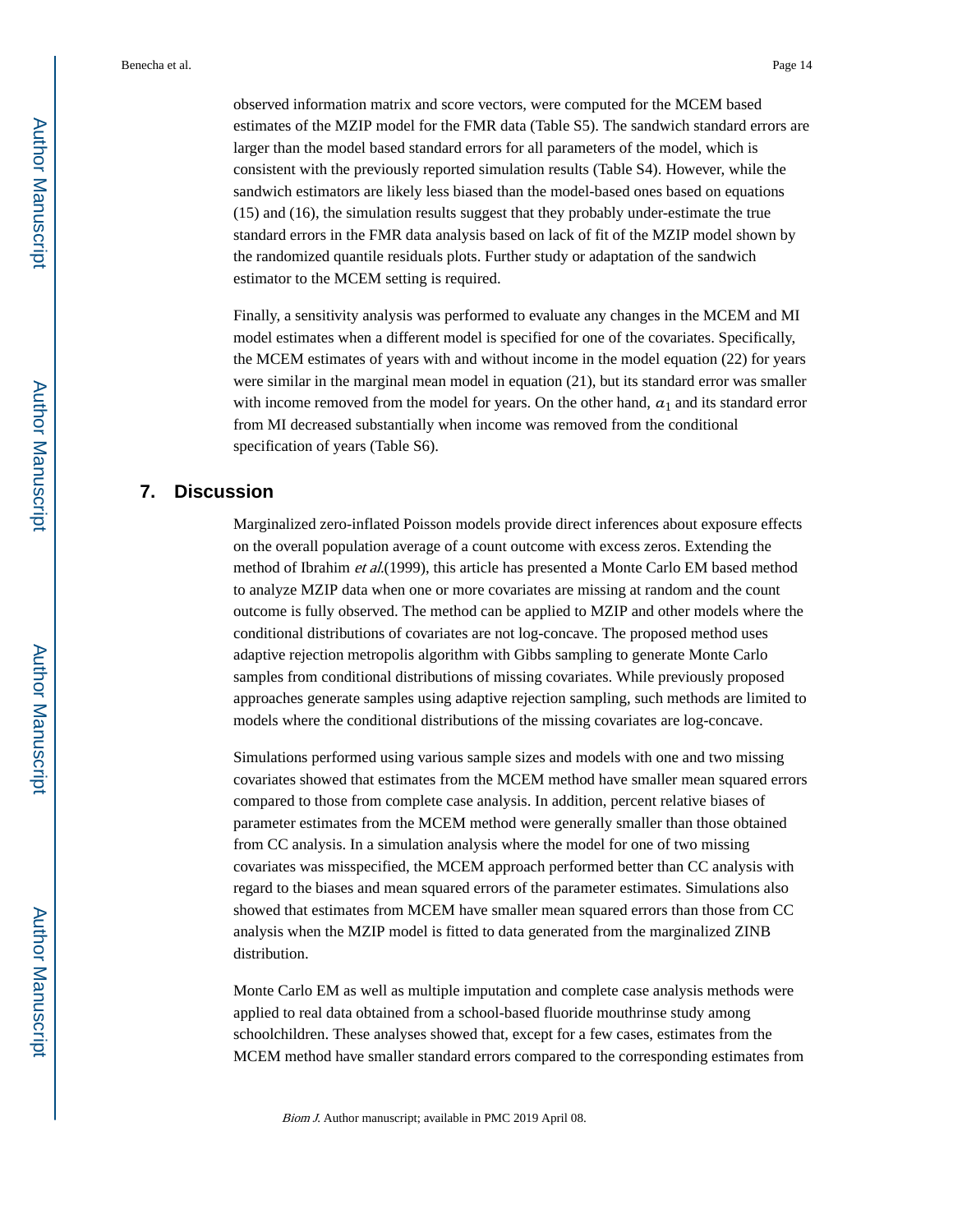the CC approach. On the other hand, the MCEM and MI methods provided similar estimates and standard errors. However, high values of randomized quantile residuals under all the three methods suggest that MZIP may not be an appropriate model for the data. The MZINB model with the same linear predictors may provide a better fit to the data. Until MCEM for missing covariates is extended to MZINB or a consistent and robust variance estimator for MCEM is developed for MZIP, the best marginalized analysis of overdispersed count data with missing covariates may be based on MZINB with multiple imputation (e.g., Table S5).

The MCEM method has some notable limitations. First, one has to specify a distribution for the missing covariates and the validity of estimates is dependent on the suitability of the assumed distribution. Since misspecification of the covariate distribution can introduce new biases in the estimates of MZIP models, special attention should be given to modeling the covariates (Ibrahim et al., 1999; Ibrahim et al., 2005). In the analysis of the FMR data, the MCEM method was slightly less sensitive to covariate model misspecification than MI. A second concern is computation time of MCEM, which took almost 22 hours for the NC FMR data.

Marginalized zero-inflated Poisson regression models have application to longitudinal data (Long et al., 2015) and to zero-inflated counts with varying exposure times. The ZINB model with random effects (Yau et al., 2003) has been extended to the MZINB model with random effects (Burgette *et al.*, 2017). For the problem of varying exposures, standard ZIP models typically include an offset in the Poisson part of the model only (Lee et al., 2001). Beatschmann et al. (2013) proposes a modified zero inflated count data model where the probability of an extra zero is derived from an underlying duration model with Weibull hazard rate. In equation (8), an offset can be included in the marginal mean part of the MZIP model. Unlike the standard ZIP, separate adjustment of the first component of equation (8) for varying exposure times is unnecessary because the marginal mean includes both random and excess zeros.

Other areas for future research in MZIP models are variable selection (Wang et al., 2015), model assessment and influence diagnostics. The residual plots in Figure S1 suggested possible systematic and isolated departures from the fit of MZIP to the fluoride mouthrinse data. The development of local influence diagnostics (Conceição et al., 2013; Rakhmawati et al., 2016) could identify observations having exceptionally large influences on model estimates. As in the comparison of standard zero-inflated models, care must be taken in applying likelihood ratio tests as test statistics may not follow conventional chisquare distributions (Böhning, 1998). A score test for comparing MZIP to MZINB models having a common covariate structure has recently been developed (Inan *et al.*, 2017). Statistical tests for zero-inflation (Ugarte et al., 2004) relative to MZIP and MZINB models could also be developed.

Several extensions of marginalized ZIP models have been proposed. For example, the zeroinflated generalized Poisson (ZIGP; Famoye and Singh, 2006) allows under-or overdispersion whereas the MZINB model only allows over-dispersion. A marginalized ZIGP with the specification in equation (8) and an underlying generalized Poisson distribution has recently been proposed (Famoye and Preisser, 2017). A further possible extension could be a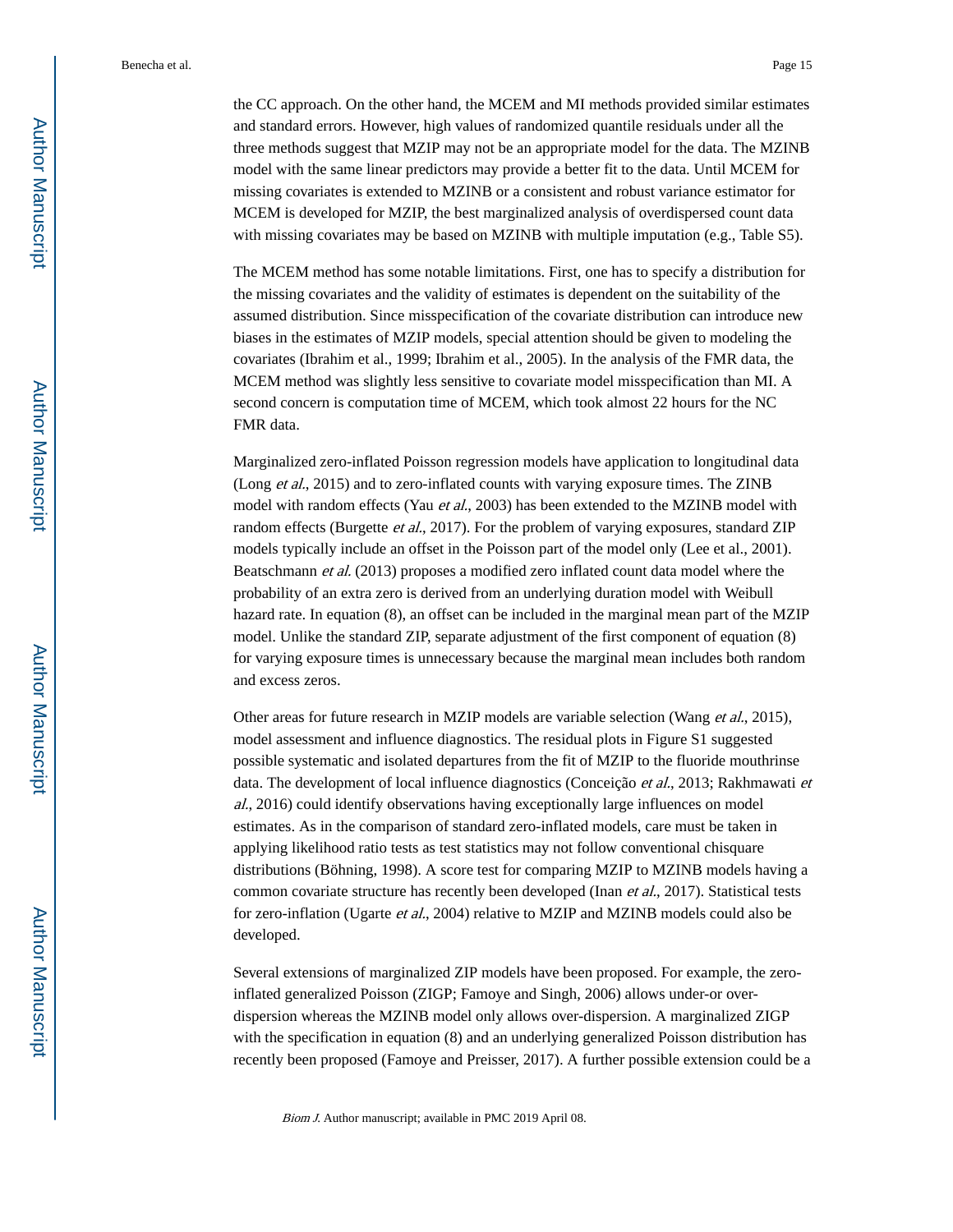marginalized version of the zero-modified Poisson (Conceição et al., 2013) regression model that allows both zero-inflation and zero-deflation. Böhning (1998) has noted that ZIP models are special cases of general finite mixtures of non-degenerate distributions, such as the Poisson-Poisson mixture. Benecha et al.(2017) have proposed marginalized finite mixture models for count data from multiple source populations have non-degenerate component distributions.

Finally, the problem of zero-inflation is not confined to counts. Böhning and Alfò (2016) cite several examples and discuss issues in the analysis of zero-inflated continuous responses. Typically, in semi-continuous data problems, a two-part model is used to model the probability of a zero response in combination with a model for the mean response among positive outcomes. Smith et al.(2014) proposed a marginalized two-part model where the second of these components is replaced with a model part for the marginal mean.

In conclusion, missing data may arise among covariates, responses or both in all of the above regression situations, and appropriate procedures are needed to address them. In this sense, the relative merits of MCEM and alternative missing data approaches such as multiple imputation and weighting require further development in MZIP models and their extensions, most notably MZINB models. Multiple imputation procedures for zero-inflated Poisson counts (Kleinke and Reinecke, 2013; Pahel et al., 2011) could possibly be adapted to MZIP models when responses are missing.

#### **Supplementary Material**

Refer to Web version on PubMed Central for supplementary material.

#### **References**

- Albert J, Wang W and Nelson S (2014). Estimating overall exposure effects for zero-inflated regression models with application to dental caries. Statistical Methods in Medical Research 23, 257–278. [PubMed: 21908419]
- Baetschmann G and Winkelmann R (2013). Modeling zero-inflated count data when exposure varies: With an application to tumor counts. Biometrical Journal 55, 679–686. [PubMed: 24003010]
- Benecha H, Neelon B, Divaris K and Preisser JS (2017). Marginalized mixture models for count data from multiple source populations. Journal of Statistical Distributions and Applications 4:3. [PubMed: 28446995]
- Böhning D (1998). Zero-Inflated Poisson Models and C.A.MAN: A Tutorial Collection of Evidence. Biometrical Journal 40, 833–843.
- Böhning D, Dietz E, Schlattmann P, Mendonca L and Kirchner U (1999). The zero-inflated Poisson model and the decayed, missing and filled teeth index in dental epidemiology. Journal of the Royal Statistical Society. Series A 162, 195–209.
- Böhning D and Alfò M (2016). Editorial: Special issue on models for continuous data with a spike at zero. Biometrical Journal 58, 255–258. [PubMed: 26927408]
- Burgette JM, Preisser JS, Weinberger M, King RS, Lee JY and Rozier RG (2017). Impact of Early Head Start in North Carolina on dental use among children younger than 3 years. American Journal of Public Health 107, 614–620. [PubMed: 28207343]
- Chen XD and Fu YZ (2010). Model selection for zero-inflated regression with missing covariates. Computational Statistics & Data Analysis 136,1360–1375.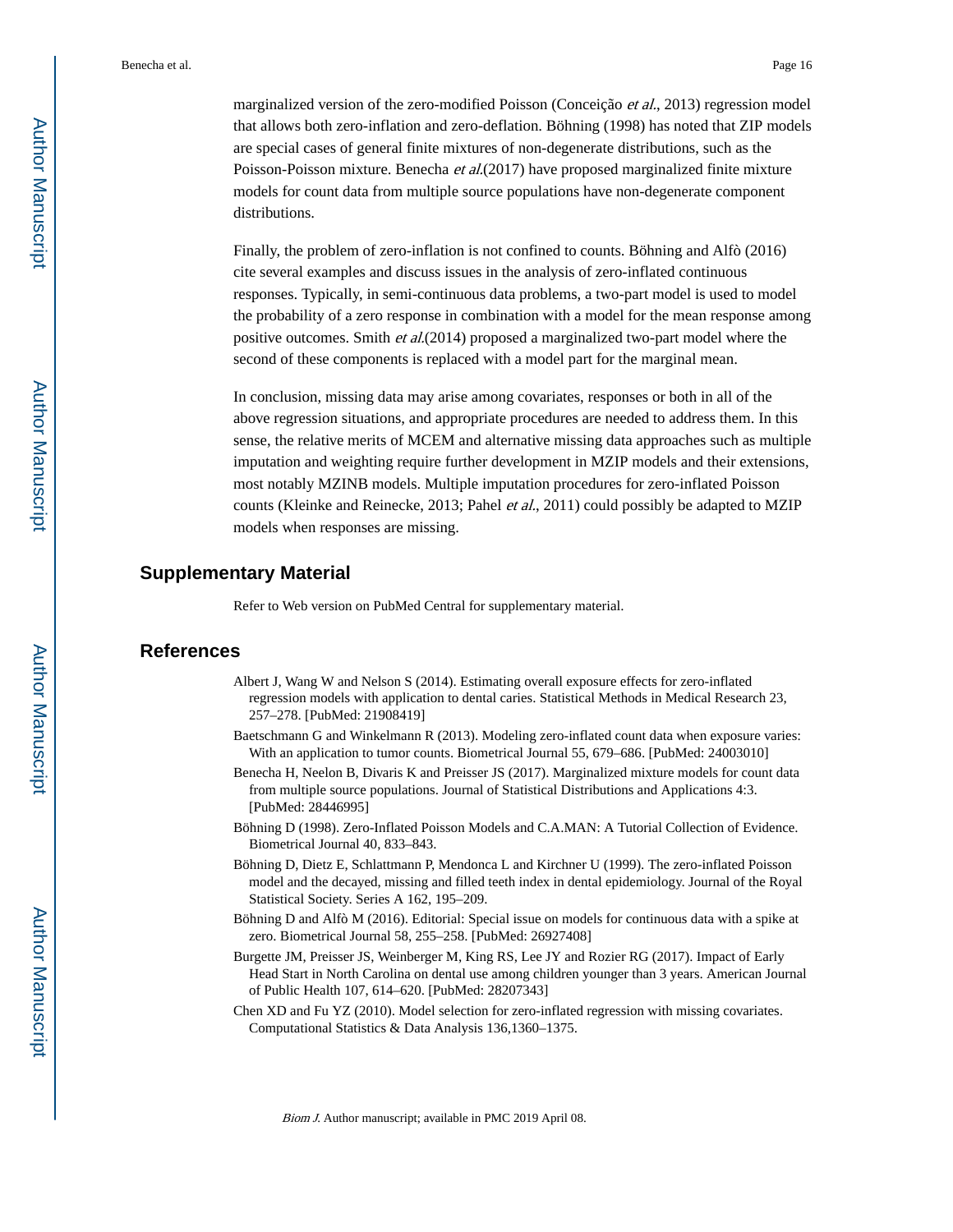- Conceição KS, Andrade MG and Louzada F (2013). Zero-modified Poisson model: Bayesian approach, influence diagnostics, and an application to a Brazilian leptospirosis notification data. Biometrical Journal 55, 661–678. [PubMed: 23564691]
- Dempster AP, Laird NM and Rubin DB(1977). Maximum Likelihood from Incomplete Data via the EM Algorithm. Journal of the Royal Statistical Society. Series B 39, 138.
- Divaris K, Rozier RG and King RS (2012). Effectiveness of a school-based fluoride mouthrinse program. Journal of Dental Research 91, 282–287. [PubMed: 22202124]
- Dunn PK and Smyth K (1996). Randomized quantile residuals. Journal of Computational and Graphical Statistics 5, 236244.
- Famoye F and Preisser J (2017). Marginalized zero-inflated generalized Poisson regression. Journal of Applied Statistics DOI: 10.1080/02664763.2017.1364717.
- Famoye F and Singh KP (2006). Zero-inflated generalized Poisson regression model with applications to domestic violence data. Journal of Data Science 4, 117–130.
- Ghosh SK, Mukhopadhyay P and Lu JC (2006). Bayesian analysis of zero-inflated regression models. Journal of Statistical Planning and Inference 136,1360–1375.
- Gilks WR, Best NG and Tan KKC (1995). Adaptive rejection Metropolis sampling within Gibbs sampling. Journal of the Royal Statistical Society. Series C 44, 455–472.
- Gilks WR and Wild P(1992). Adaptive rejection sampling for Gibbs sampling. Journal of the Royal Statistical Society. Series C 41, 337–348.
- Heagerty PJ (1999). Marginally specified logistic-normal models for longitudinal binary data. Biometrics 55, 688–698. [PubMed: 11314994]
- Heilbron D (1994). Zero-altered and other regression models for count data with added zeros. Biometrical Journal 36, 531–547.
- Ibrahim JG (1990). Incomplete data in generalized linear models. Journal of the American Statistical Association 85,765–769.
- Ibrahim JG, Chen M-H and Lipsitz SR (1999). Monte Carlo EM for missing covariates in parametric regression models. Biometrics 55,591–596. [PubMed: 11318219]
- Ibrahim JG,Chen M-H, Lipsitz SR and Herring AH (2005). Missing data methods for generalized linear models: A comparative review. Journal of the American Statistical Association 100,332– 346.
- Ibrahim JG, Lipsitz SR and Chen M-H (1999b). Missing covariates in generalized linear models when the missing data mechanism is nonignorable. Journal of the Royal Statistical Society. Series B 61,173–190.
- Inan G, Preisser J and Das K (2017). A Score Test for Testing a Marginalized Zero-Inflated Poisson Regression Model Against a Marginalized Zero-Inflated Negative Binomial Regression Model. Journal of Agricultural, Biological, and Environmental Statistics DOI: 10.1007/ s13253-017-0314-5.
- Kleinke K and Reinecke J (2013). Multiple imputation of incomplete zero-inflated count data.Statistica Neerlandica 67, 311–336.
- Lambert D (1992). Zero-inflated Poisson regression, with application to defects in manufacturing. Technometrics 34, 1–14.
- Lee AH, Wang K and Yau KKW (2001). Analysis of zero-inflated Poisson incorporating extent of exposure. Biometrical Journal 43, 963975.
- Lewsey JD and Thomson WM (2004). The utility of the zero-inflated Poisson and zero-inflated negative binomial models: a case study of cross-sectional and longitudinal DMF data examining the effect of socio-economic status. Community Dentistry and Oral Epidemiology 32, 183–9. [PubMed: 15151688]
- Lipsitz SR and Ibrahim JG (1996). A conditional model for incomplete covariates in parametric regression models. Biometrika 83, 916–922.
- Little RJA and Rubin DB (2002). Statistical analysis with missing data (2nd ed.) New York: Wiley.
- Little RJA and Schluchter M (1985). Maximum likelihood estimation for mixed continuous and categorical data with missing values. Biometrika 72, 497–512.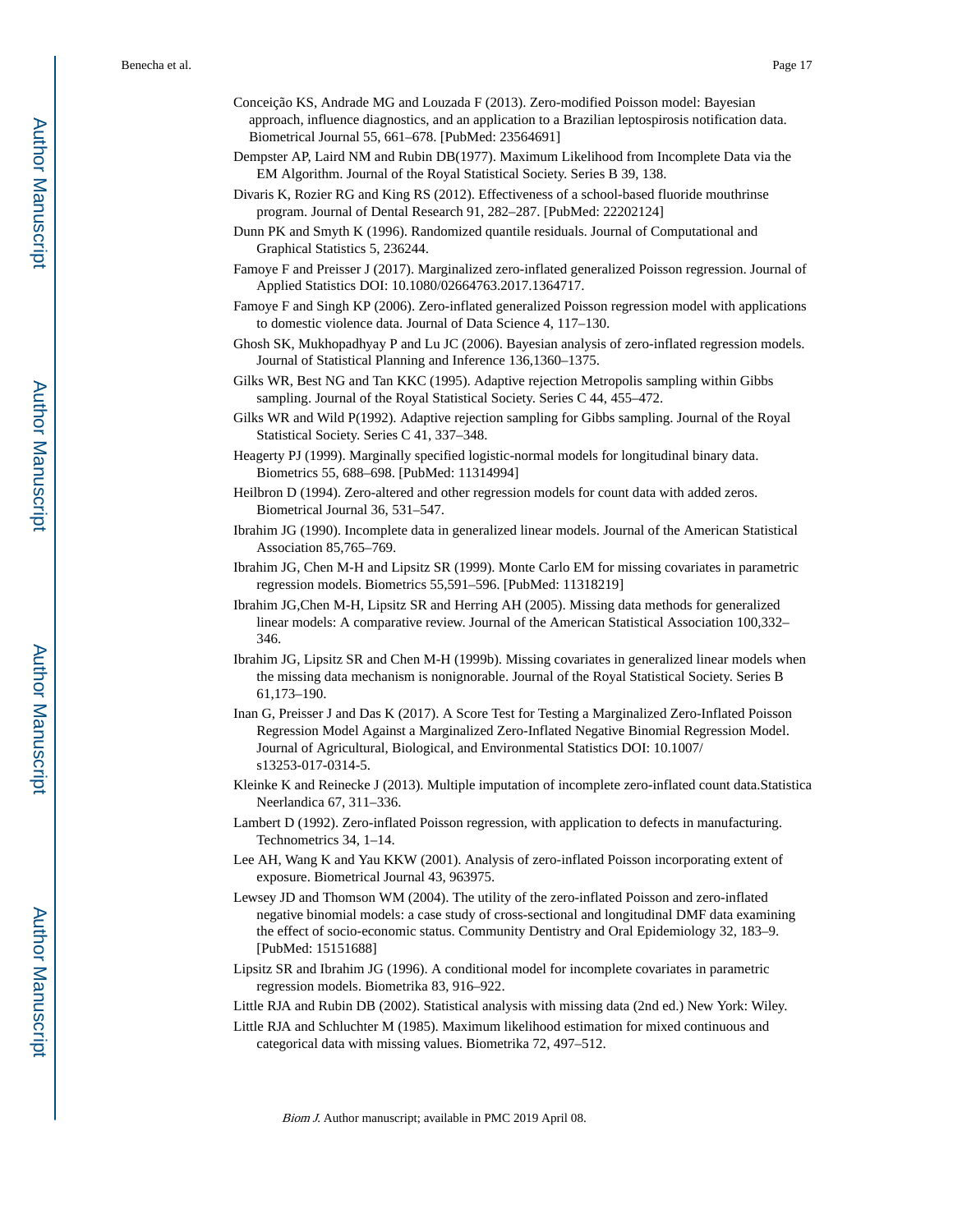- Long DL, Preisser JS, Herring AH and Golin CE (2014). A marginalized zero-inflated Poisson regression model with overall exposure effects. Statistics in Medicine 33, 5151–5165. [PubMed: 25220537]
- Long DL, Preisser JS, Herring AH and Golin C (2015). A Marginalized Zero-Inflated Poisson Regression Model with Random Effects. Journal of the Royal Statistical Society, Series C 64, 815– 830.
- Louis T (1982). Finding the observed information matrix when using the EM algorithm. Journal of the Royal Statistical Society. Series B 44, 226–233.
- McCulloch C (1997). Maximum likelihood algorithms for generalized linear mixed models. Journal of the American Statistical Association 92, 162–170.
- McCulloch C and Searle S (2001). Generalized, linear, and mixed models New York: Wiley.
- Mullahy J (1986). Specification and testing of some modified count data models. Journal of Econometrics 33, 341–365
- Mwalili SM, Lesaffre E and Declerck D (2008). The zero-inflated negative binomial regression model with correction for misclassification: an example in caries research. Statistical Methods in Medical Research 17, 123–139. [PubMed: 17698937]
- Pahel BT, Preisser JS, Stearns SC, Rozier RG (2011). Multiple imputation of dental caries data using a zero inflated Poisson regression model. Journal of Public Health Dentistry 71, 71–78. [PubMed: 20880027]
- Petris G(2014). Bayesian and Likelihood Analysis of Dynamic Linear Models. R package version 1.1– 4 Retrieved from<https://cran.r-project.org/web/packages/dlm/index.html>
- Preisser JS, Das K, Long DL and Divaris K (2016). A Marginalized zero-inflated negative binomial regression model with application to dental caries. Statistics in Medicine 35, 1722–1735. [PubMed: 26568034]
- Preisser JS, Long DL and Stamm JW (2017). Matching the Statistical Model to the Research Question for Dental Caries Indices with Many Zero Counts". Caries Research 51:198–208. [PubMed: 28291962]
- Preisser JS, Stamm JW, Long DL and Kincade M (2012). Review and recommendations for zeroinflated count regression modeling of dental caries indices in epidemiological studies. Caries Research 46, 413–423. [PubMed: 22710271]
- Rakhmawati TW, Molenberghs G, Verbeke G and Faes C (2016). Local influence diagnostics for hierarchical count data models with overdispersion and excess zeros. Biometrical Journal 58, 1390–1408. [PubMed: 27356111]
- Smith VA, Preisser JS, Neelon B and Maciejewski ML (2014). A marginalized two-part model for semicontinuous data. Statistics in Medicine 33 4891–4903. [PubMed: 25043491]
- Todem D, Kim K, and Hsu WW (2016). Marginal mean models for zero-inflated count data. Biometrics DOI: 10.1111/biom.12492.
- Ugarte MD, Iba´n´ez B and Militino AF (2004). Testing for Poisson Zero Inflation in Disease Mapping. Biometrical Journal 46, 526–539.
- Wang Z, Ma S, and Wang C-Y (2015).Variable selection for zero-inflated and overdispersed data with application to health care demand in Germany. Biometrical Journal 57, 867–884. [PubMed: 26059498]
- Wei GCG and Tanner MA (1990). A Monte Carlo implementation of the EM algorithm and the poor man's data augmentation algorithms. Journal of the American Statistical Association 85, 699704.
- Yau KKW, Wang K and Lee AH (2003). Zero-Inflated Negative Binomial Mixed Regression Modeling of Over-Dispersed Count Data with Extra Zeros. Biometrical Journal 45, 437–452.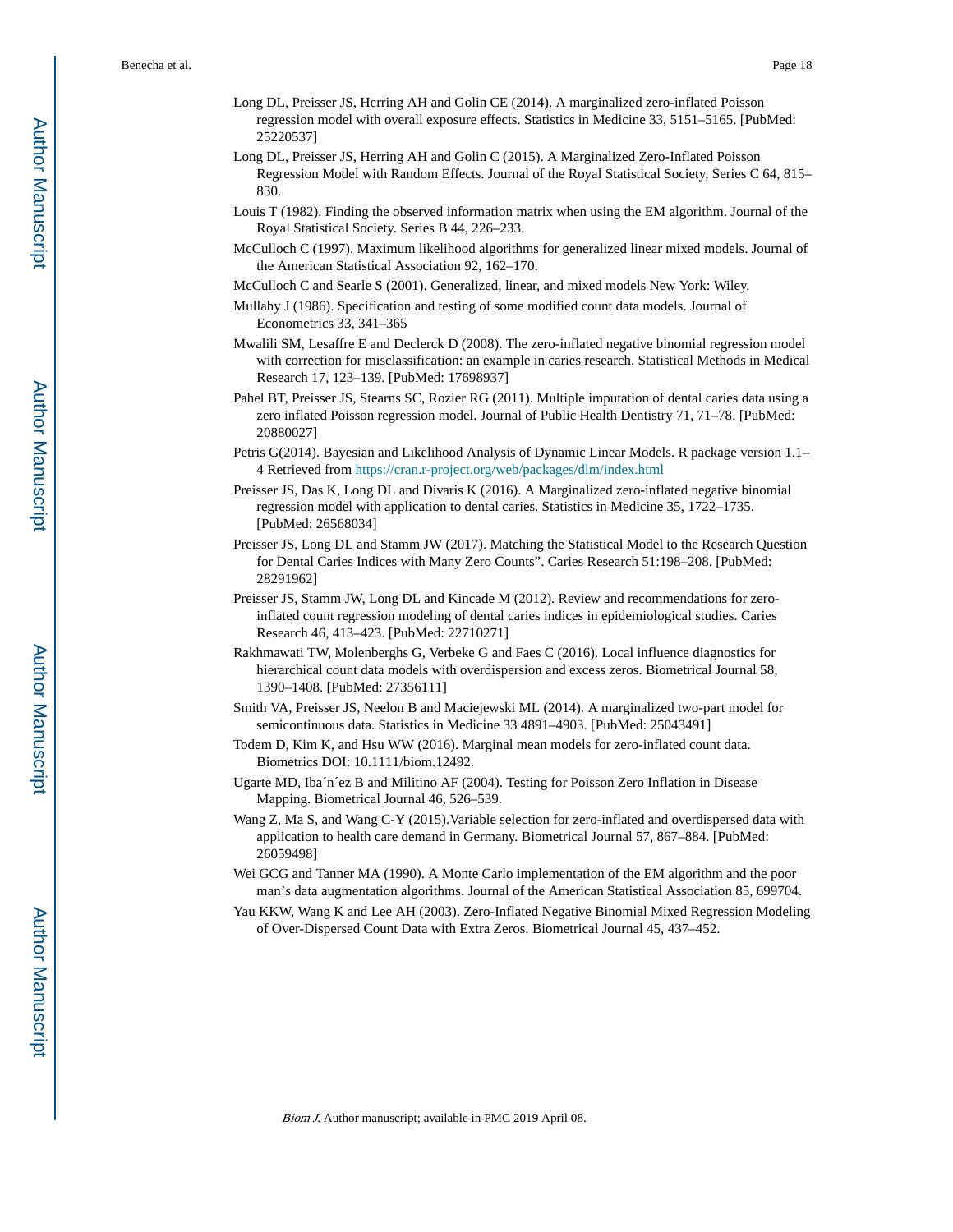



Distribution of dmfs counts from 1094 children grades 1 to 5 participating in a school-based fluoride mouthrinse program.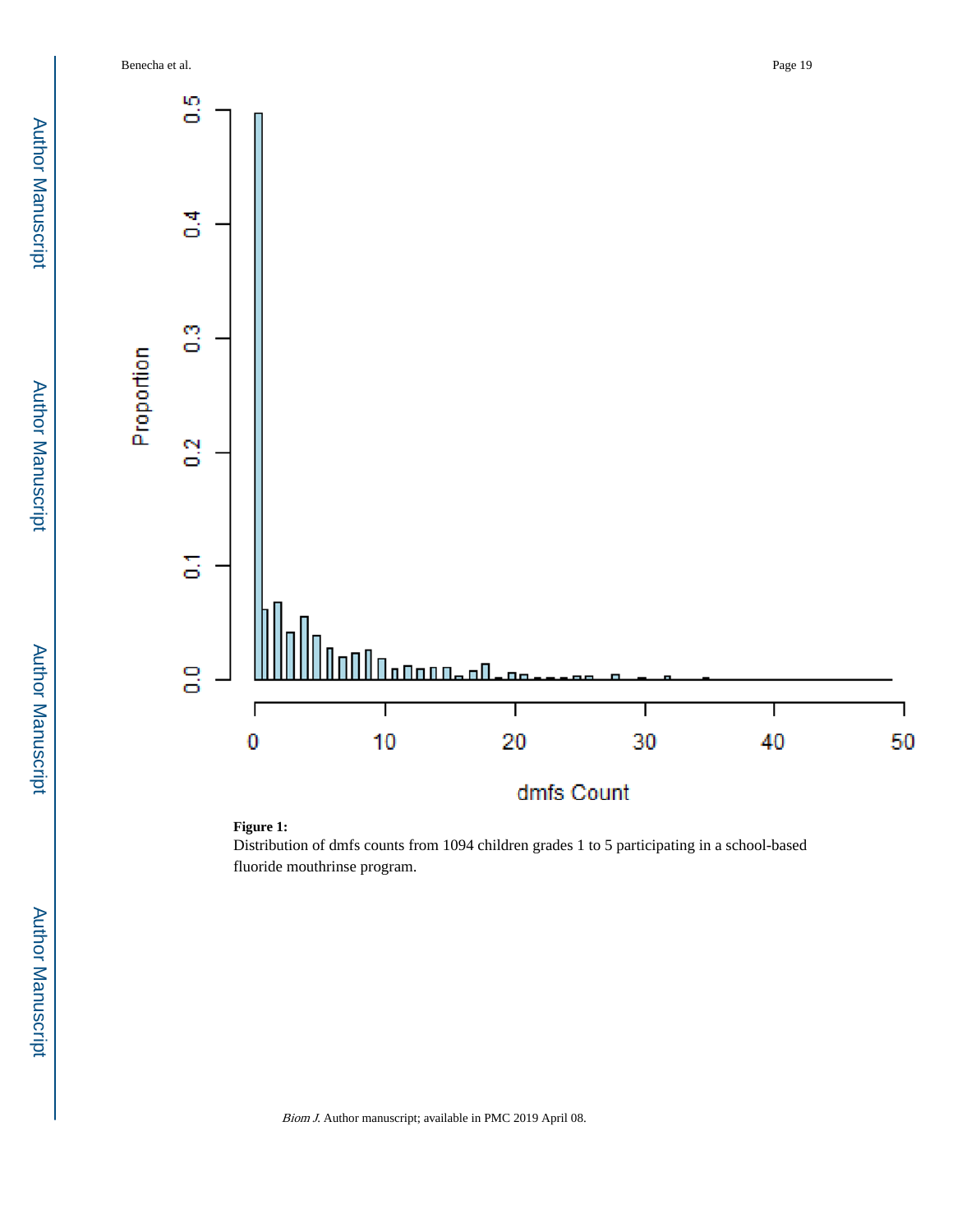| ٠ |
|---|
| r |
|   |
|   |
| ì |
| i |
| ٠ |

# **Table 1:**

Comparison of MCEM and CC estimates with one potentially missing covariate and one always observed covariate. Comparison of MCEM and CC estimates with one potentially missing covariate and one always observed covariate.

|              |                  |                   | <b>MCEM</b> |         |            |                   | Complete Case |         |            |
|--------------|------------------|-------------------|-------------|---------|------------|-------------------|---------------|---------|------------|
| <b>SSize</b> | $\mathbf{Parm}$  | Percent Rel. Bias | Sim. Std    | Mean SE | <b>MSE</b> | Percent Rel. Bias | Sim. Std      | Mean SE | <b>MSE</b> |
|              | $\sigma$         | $-0.7$            | 0.185       | 0.184   | 0.034      | 34.6              | 0.171         | 0.165   | 0.149      |
|              | $\overline{a}$   | 1.2               | 0.149       | 0.151   | 0.022      | 7.9               | 0.142         | 0.139   | 0.026      |
|              | $\sigma$         | 0.7               | 0.174       | 0.184   | 0.030      | 25.8              | 0.171         | 0.169   | 0.096      |
| 250          | $\approx$        | 0.2               | 0.232       | 0.232   | 0.054      | $-52.7$           | 0.251         | 0.239   | 0.340      |
|              | $\tilde{\kappa}$ | $\Xi$             | 0.215       | 0.211   | 0.046      | 4.8               | 0.244         | 0.189   | 0.062      |
|              | $\chi$           | 1.5               | 0.254       | 0.258   | 0.065      | $-26.5$           | 0.297         | 0.254   | 0.158      |
|              | a <sub>0</sub>   | $-1.3$            | 0.132       | 0.130   | 0.018      | 34.3              | 0.122         | 0.116   | 0.133      |
|              | $\overline{a}$   | $-0.3$            | $0.107\,$   | 0.106   | 0.012      | 6.6               | 0.103         | 0.098   | 0.015      |
|              | $\mathcal{G}$    | $-0.2$            | 0.128       | 0.128   | 0.016      | 24.7              | 0.123         | 0.119   | 0.076      |
| 500          | $\approx$        | 0.8               | 0.161       | 0.162   | 0.026      | $-52.3$           | 0.173         | 0.167   | 0.304      |
|              | $\tilde{\kappa}$ | 1.3               | 0.144       | 0.139   | 0.021      | $\frac{1}{4}$     | 0.162         | 0.129   | 0.028      |
|              | Y,               | 1.4               | 0.173       | 0.172   | 0.030      | $-24.9$           | 0.200         | 0.174   | 0.102      |
|              | a <sub>0</sub>   | $-1.2$            | 0.094       | 0.091   | 0.009      | 34.3              | 0.086         | 0.082   | 0.125      |
|              | $\overline{a}$   | $-0.6$            | 0.076       | 0.075   | 0.006      | 6.3               | 0.072         | 0.069   | 0.009      |
|              | a <sub>2</sub>   | $-0.5$            | 0.090       | 0.091   | 0.008      | 24.6              | 0.084         | 0.084   | 0.067      |
| 1000         | $\mathcal{Z}$    | $\Xi$             | 0.115       | 0.114   | 0.013      | $-52.0$           | 0.119         | 0.118   | 0.284      |
|              | $\tilde{\kappa}$ | $\frac{3}{2}$     | 0.098       | 0.094   | 0.010      | $\frac{1}{4}$     | 0.109         | 0.089   | 0.014      |
|              | $\chi$           | 1.4               | 0.118       | 0.118   | 0.014      | $-24.4$           | 0.128         | 0.121   | 0.076      |

Biom J. Author manuscript; available in PMC 2019 April 08.

500 and 1000.

500 and 1000.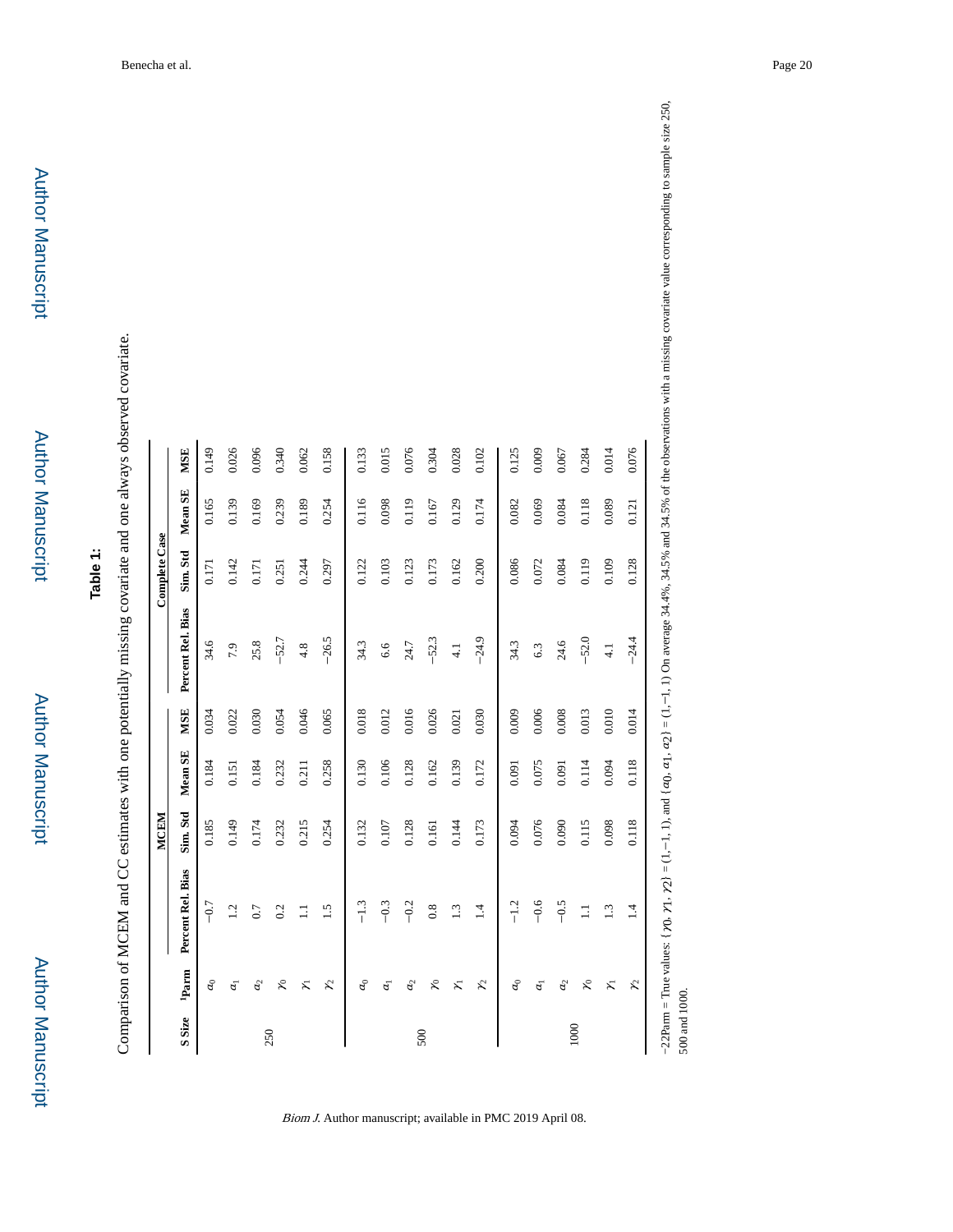Author Manuscript

Author Manuscript

## **Table 2:**

Comparison of MCEM and CC estimates for scenario where two covariates are potentially missing and one covariate is always observed ( Comparison of MCEM and CC estimates for scenario where two covariates are potentially missing and one covariate is always observed  $(n = 1000)$ .

|                          |                                                                                                                          | <b>MCEM</b> |           |            |                   | Complete Case |          |            |
|--------------------------|--------------------------------------------------------------------------------------------------------------------------|-------------|-----------|------------|-------------------|---------------|----------|------------|
| Par                      | Percent Rel. Bias                                                                                                        | Sim. Std    | Mean SE   | <b>MSE</b> | Percent Rel. Bias | Sim. Std      | Mean SE. | <b>MSE</b> |
|                          | Scenario 1: Mean= 41.0 % of observations missing at least one covariate value and true model is MZIP, 45.6% excess zeros |             |           |            |                   |               |          |            |
| $a_0$                    | $\overline{c}$                                                                                                           | 0.092       | 0.088     | 0.008      | $-87.6$           | 0.156         | 0.157    | 0.216      |
| $\overline{a_1}$         | $\ddot{1}$                                                                                                               | $0.070\,$   | 0.066     | 0.005      | $-65.3$           | 0.084         | 0.090    | 0.113      |
| a <sub>2</sub>           | 2.2                                                                                                                      | 0.073       | 0.072     | 0.005      | $-64.9$           | 0.094         | 0.099    | 0.114      |
| $a_3$                    | 1.3                                                                                                                      | 0.079       | 0.075     | 0.006      | $-38.3$           | 0.108         | 0.110    | 0.048      |
| $\approx$                | 2.7                                                                                                                      | 0.123       | 0.115     | 0.015      | 83.2              | 0.193         | 0.173    | 0.210      |
| $\overline{\mathcal{X}}$ | 9.0                                                                                                                      | 0.100       | 0.088     | 0.012      | 74.4              | 0.108         | 0.101    | 0.150      |
| ζ                        | 6.2                                                                                                                      | 0.099       | 0.095     | 0.011      | 74.4              | 0.121         | 0.111    | 0.153      |
| z                        | 2.7                                                                                                                      | 0.094       | 0.088     | 0.009      | 47.9              | 0.130         | 0.115    | 0.074      |
|                          | Scenario 2: Mean= 30.1% of observations missing at least one covariate value and true model is MZIP, 40.2% excess zeros  |             |           |            |                   |               |          |            |
| $a_0$                    | $-1.4$                                                                                                                   | $0.087\,$   | 0.084     | 0.008      | 35.3              | 0.084         | 0.080    | 0.038      |
| $\overline{a}$           | $-1.4$                                                                                                                   | 0.060       | 0.059     | 0.004      | 8.2               | 0.056         | 0.054    | 0.005      |
| a <sub>2</sub>           | $\overline{0}$ .                                                                                                         | 0.062       | 0.065     | 0.004      | $\overline{5}$    | 0.058         | 0.059    | 0.005      |
| $a_3$                    | 류                                                                                                                        | 0.071       | $0.070\,$ | 0.005      | 35.5              | 0.074         | 0.068    | 0.037      |
| ξ                        | $\Xi$                                                                                                                    | 0.110       | 0.106     | 0.012      | $-66.4$           | 0.122         | 0.115    | 0.125      |
| え                        | 1.7                                                                                                                      | 0.073       | 0.073     | $0.005$    | 2.1               | $0.077$       | 0.073    | 0.006      |
| $\chi$                   | 0.2                                                                                                                      | 0.075       | 0.079     | 0.006      | $\Xi$             | 0.080         | 0.081    | 0.007      |
| ξ                        | 1.3                                                                                                                      | 0.080       | 0.080     | 0.006      | $-36.7$           | 0.097         | 0.089    | 0.043      |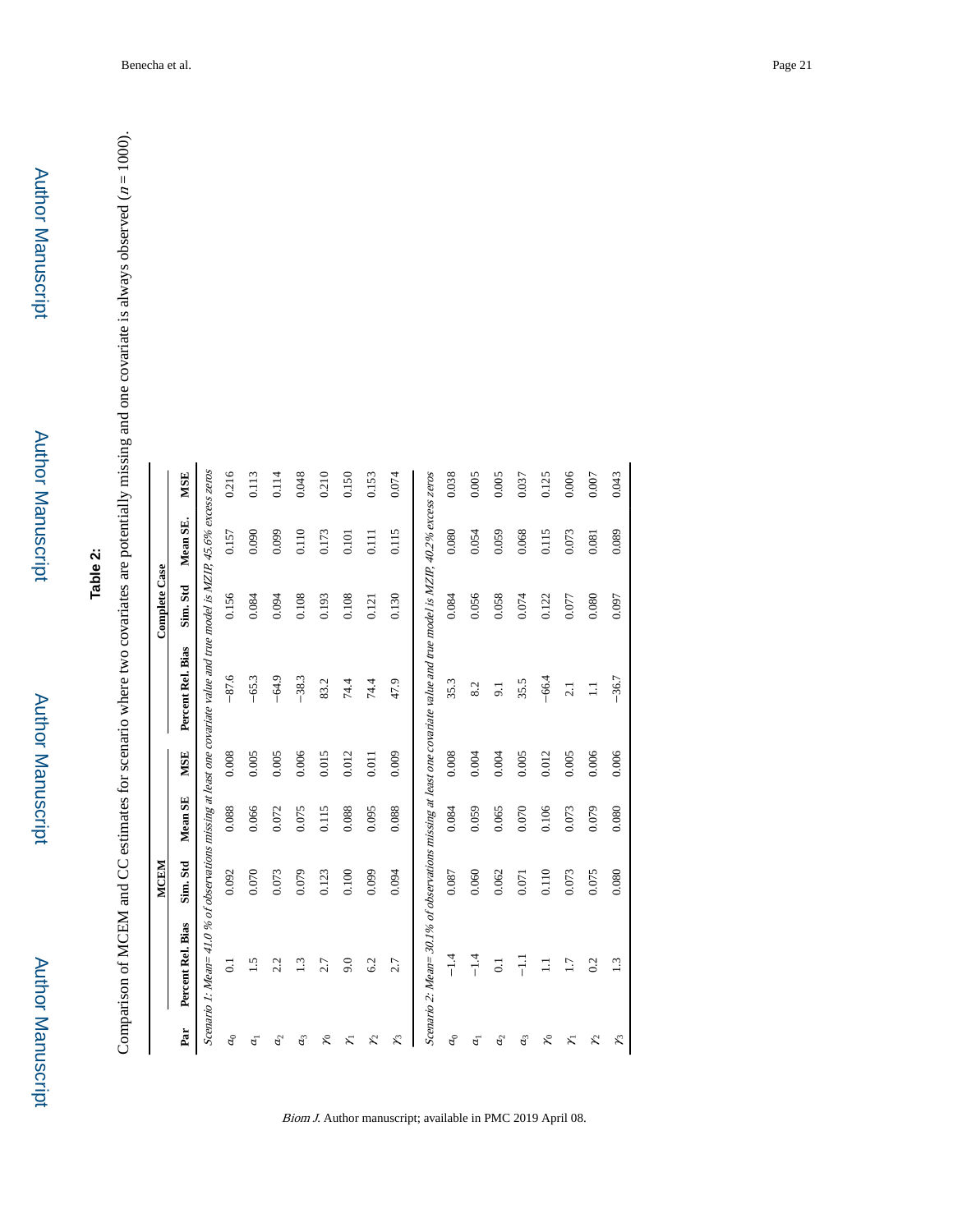#### **Table 3:**

Parameter estimates and standard errors from the models of missing covariates years and income in the NC FMR data analysis.

|                  |                  | <b>MCEM</b>     |           | <b>Complete Case</b> |       |
|------------------|------------------|-----------------|-----------|----------------------|-------|
| <b>Variable</b>  | <b>Parameter</b> | <b>Estimate</b> | <b>SE</b> | <b>Estimate</b>      | SE    |
| Model for years  |                  |                 |           |                      |       |
| Intercept        | $\xi_{10}$       | 1.437           | 0.143     | 1.516                | 0.131 |
| African American | $\xi_{12}$       | 0.250           | 0.091     | 0.300                | 0.100 |
| Other race       | $\xi_{13}$       | $-0.127$        | 0.191     | $-0.105$             | 0.218 |
| Fam. income      | $\xi_{15}$       | $-0.001$        | 0.031     | $-0.013$             | 0.021 |
| Dental home      | $\xi_{16}$       | 0.035           | 0.099     | $-0.007$             | 0.109 |
| No access        | $\xi_{17}$       | $-0.129$        | 0.091     | $-0.222$             | 0.102 |
| Age              | $\xi_{18}$       | $-0.677$        | 0.029     | $-0.675$             | 0.034 |
| Model for income |                  |                 |           |                      |       |
| Intercept        | $\xi_{50}$       | $-1.183$        | 0.094     | $-1.184$             | 0.119 |
| African American | $\xi_{52}$       | 0.335           | 0.077     | 0.321                | 0.097 |
| Other race       | $\xi_{53}$       | 0.216           | 0.174     | 0.239                | 0.209 |
| Dental home      | $\xi_{56}$       | $-0.273$        | 0.091     | $-0.322$             | 0.115 |
| No access        | $\xi_{57}$       | 0.221           | 0.088     | 0.210                | 0.108 |
| Age              | $\xi_{58}$       | 0.019           | 0.020     | 0.023                | 0.024 |